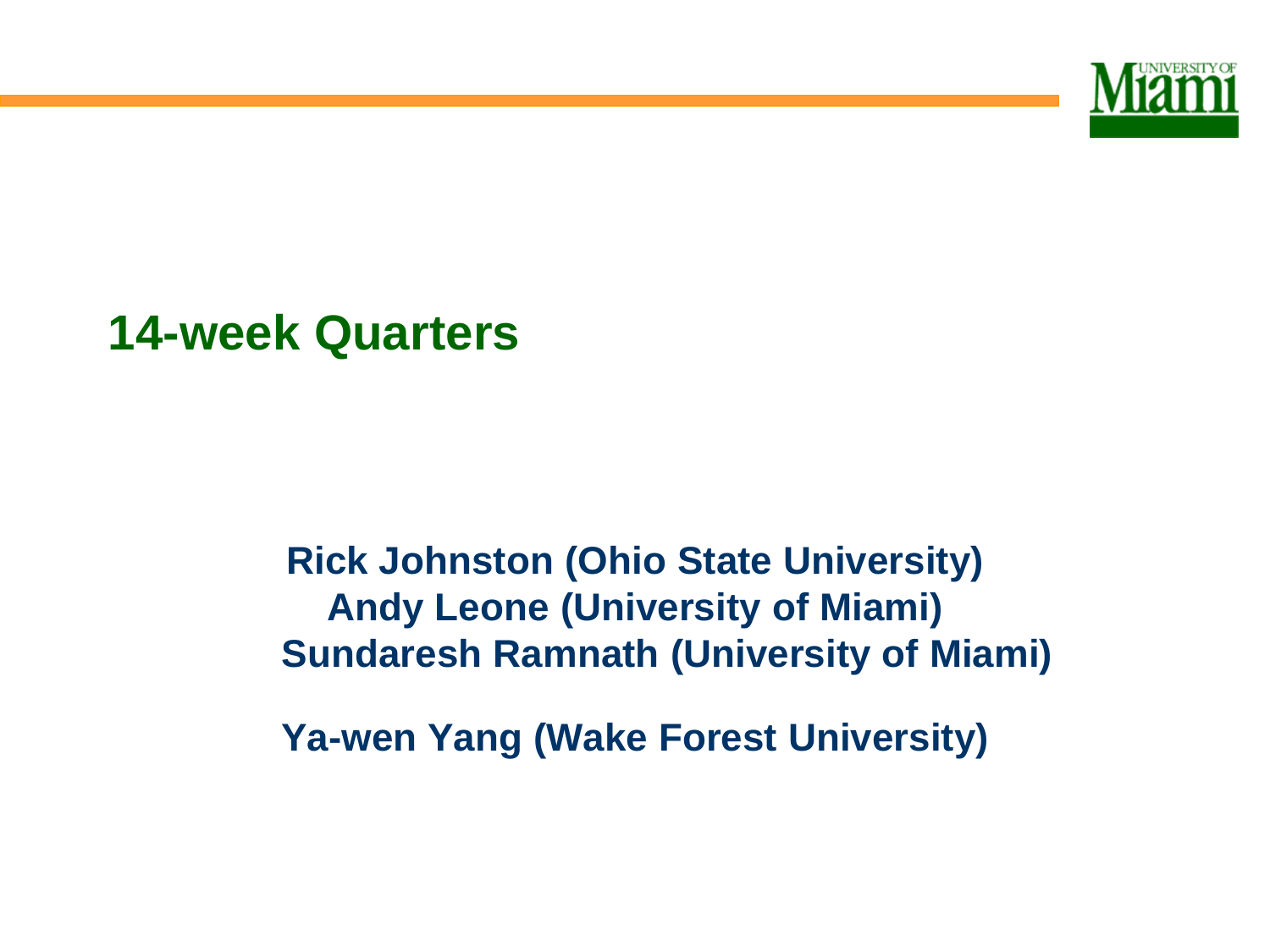- "Surely in the 'in the real world' analysts use much more sophisticated models than we could ever imagine"
- CIBC report on Intel, 2005,
- "1Q05 was better than expected….Most of the disparity is explained by the extra week in 1Q05.., which was not fully modeled in our estimates."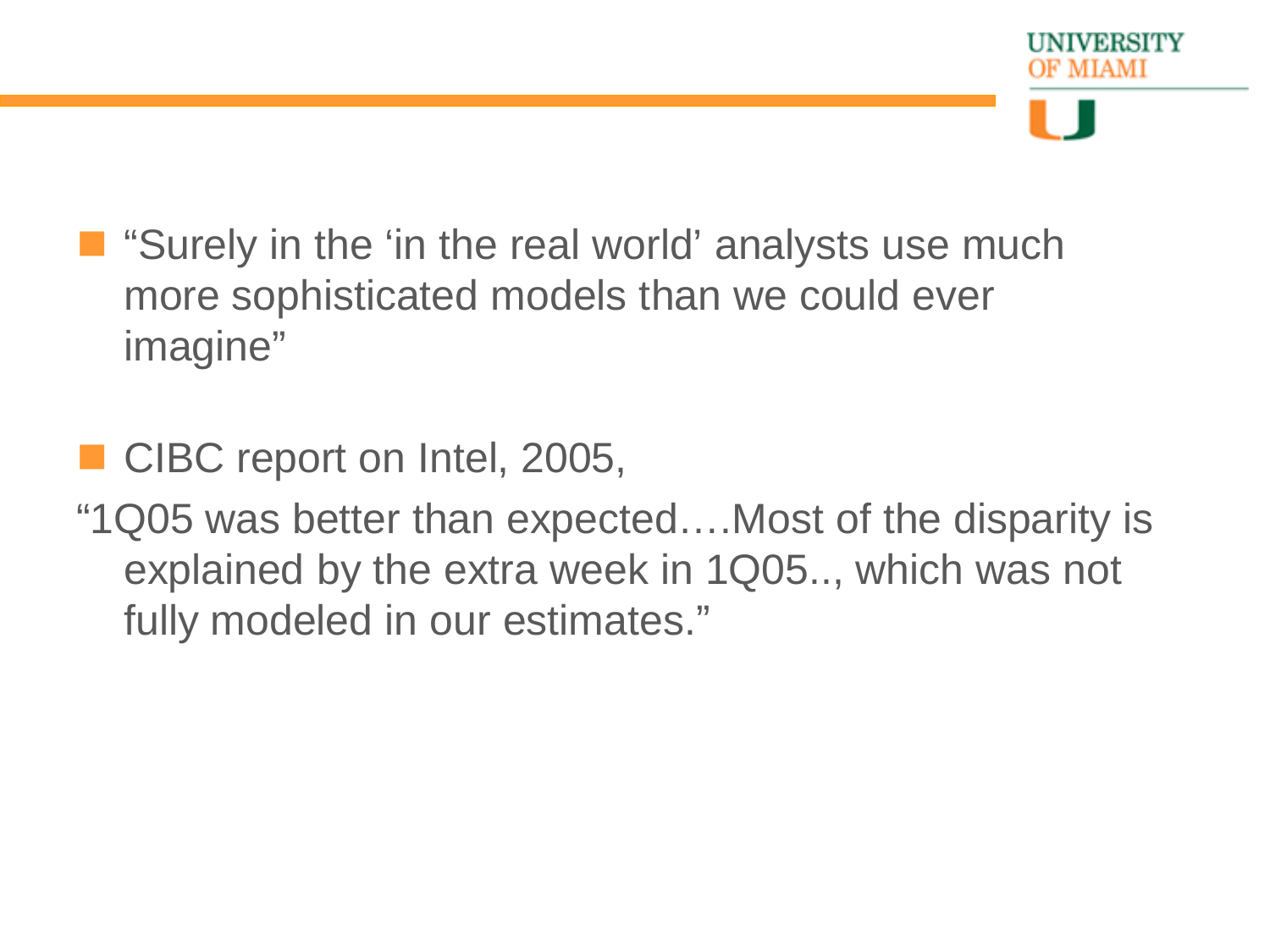- 
- **Prior evidence suggests investor and analyst** inefficiency with respect to financial information.
- **Example (investors)** 
	- Post Earnings Announcement Drift (Bernard & Thomas 1989)
	- Accruals (Sloan 1996)
- **Example (analysts)** 
	- Serial correlation in forecast errors (Mendenhall 1991)
	- Accruals (Bradshaw, et al. 2001)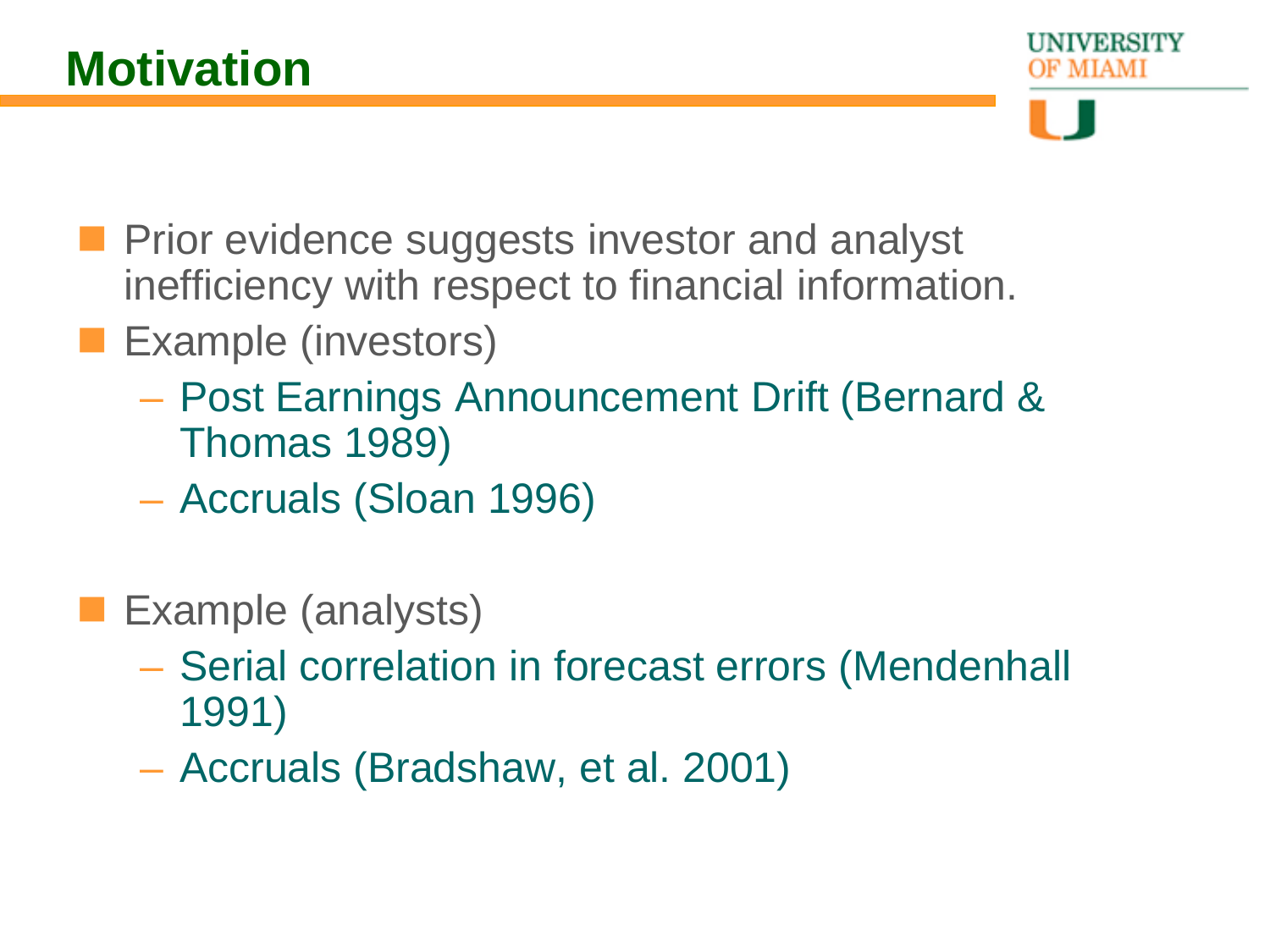

## ■ Causes of apparent inefficiency

- Lack of ability
	- Can't understand relative persistence of cash flows vs. accruals
- Psychological biases
	- E.g., Anchoring and adjustment
- **Underlying assumption is the investors/analysts have** sufficient incentives to process information.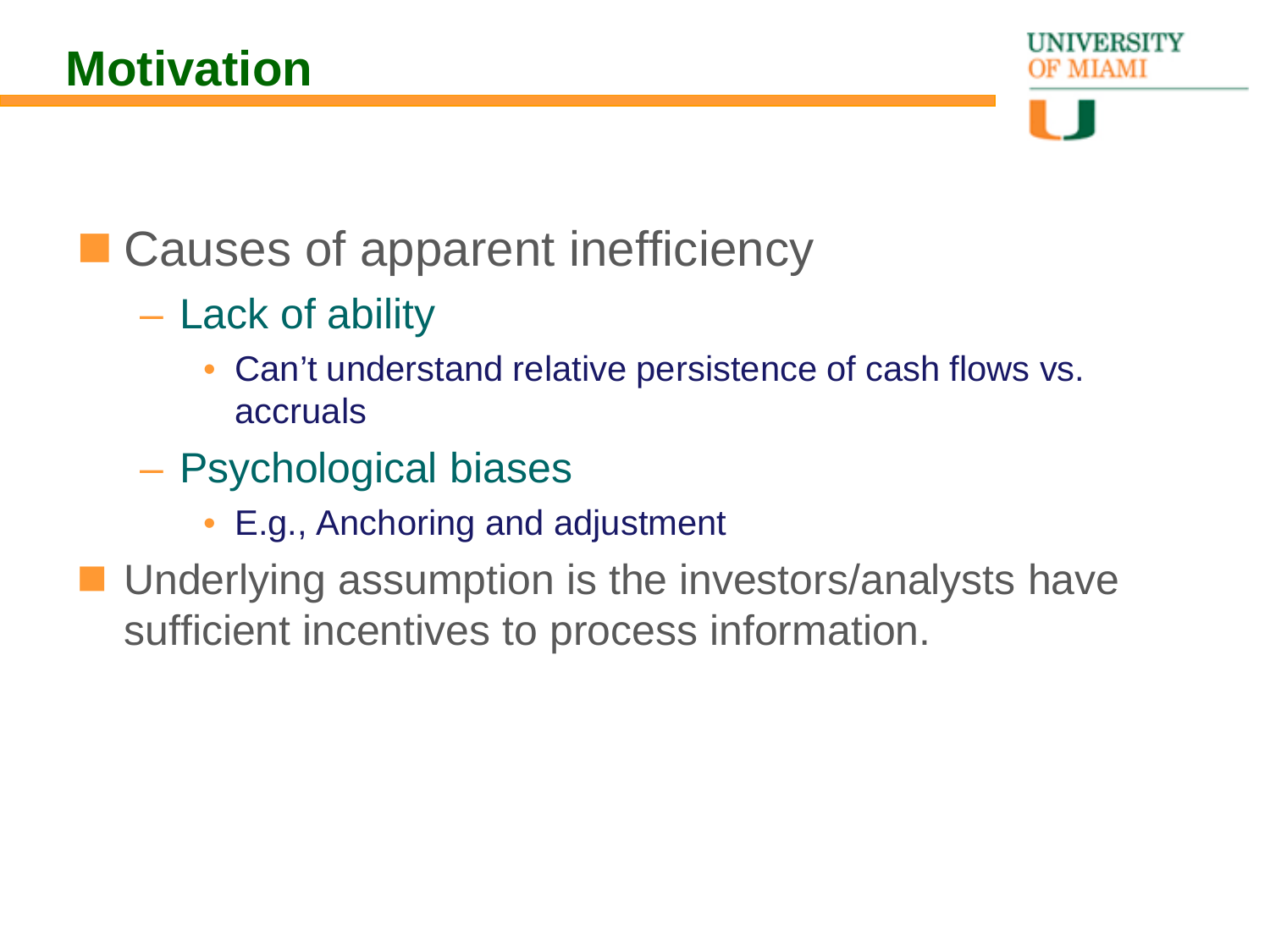

- We are interested in the extent to which effort might play a role
- We identify a context where we can get to the effort issue:
	- Task is relatively easy
	- Correlated omitted variables problem is unlikely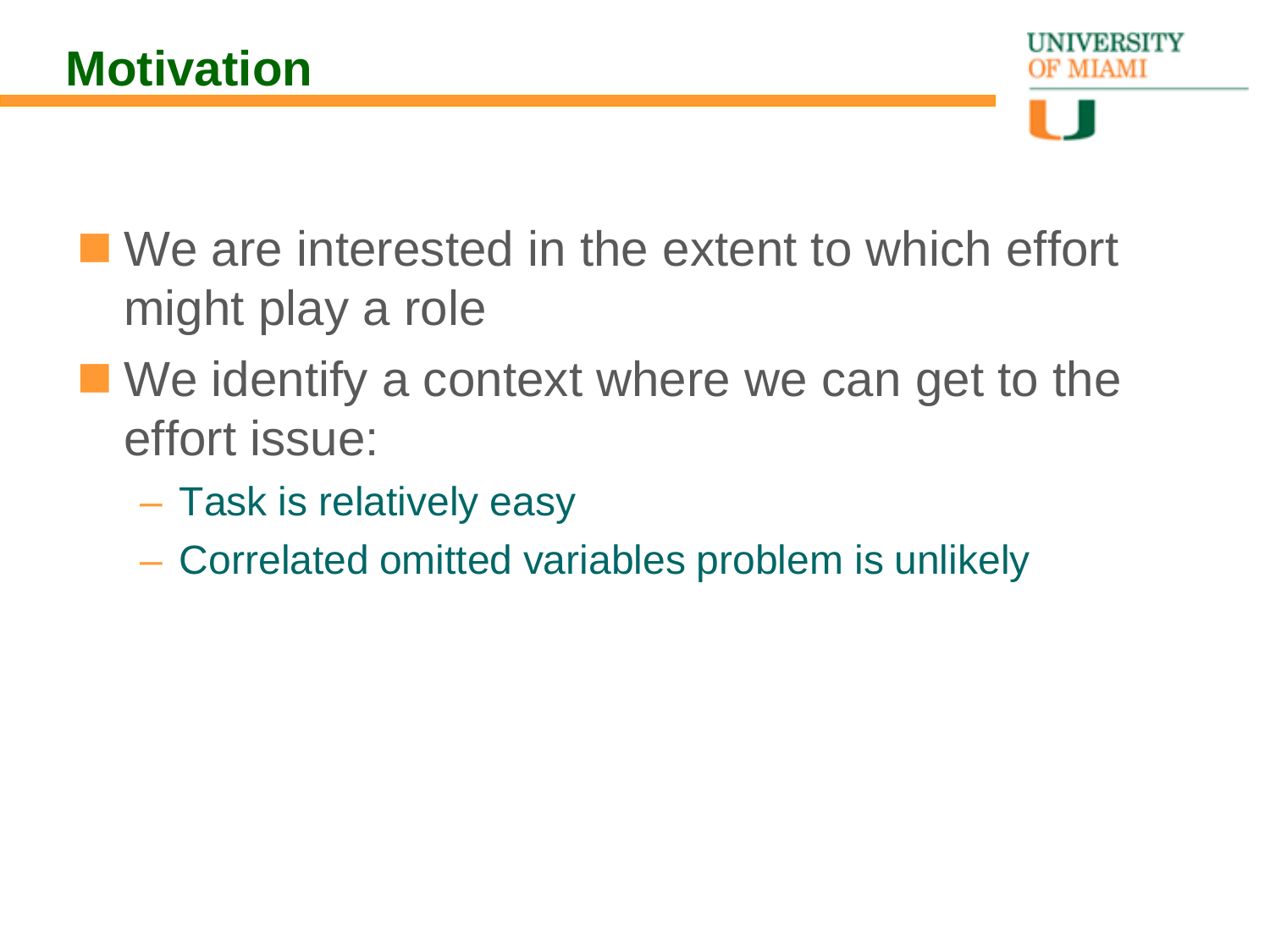- Most firms have 12 month year 3 month quarters
- Number of days in quarter range from 89 to 92 days
- Comparability problems especially in industries where day of the week matters, e.g., weekends more revenues (retailers, restaurants)
- e.g., 12 Sundays from Jan-Mar 2007, but 13 Sundays from Jan-Mar 2008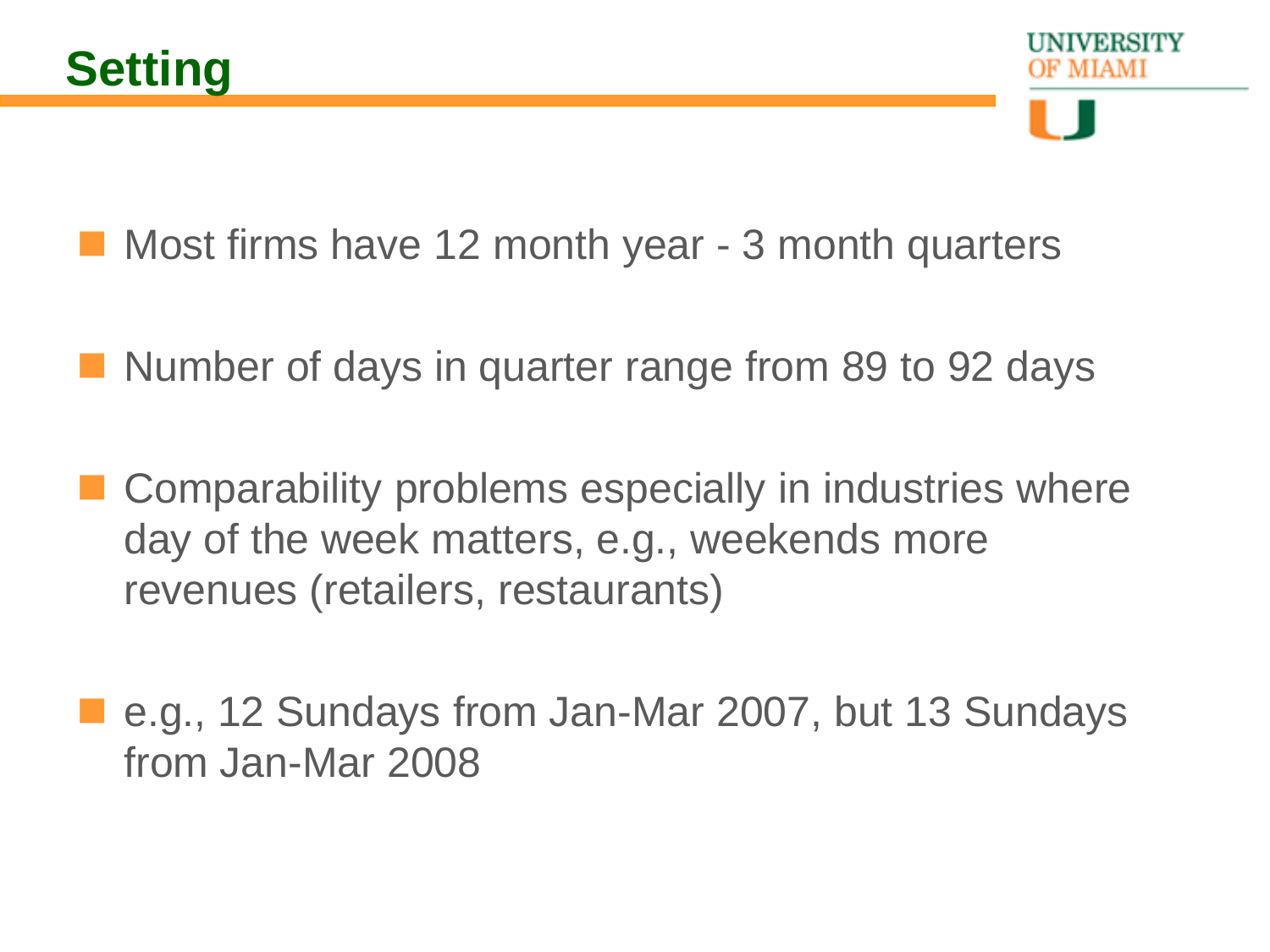

- One way to overcome this is by defining every quarter as 13 weeks (13 Sundays, Mondays, etc.)
- **More comparable recommended by the National** Retail Federation
- So four 13 week quarters 52-week, 364-day years
- But year is 365 or 366 days so leaves out one (or two days) every year
- **This accumulates need to catch up with an extra** week every fifth or sixth year
- That year contains 53 weeks one quarter contains 14 weeks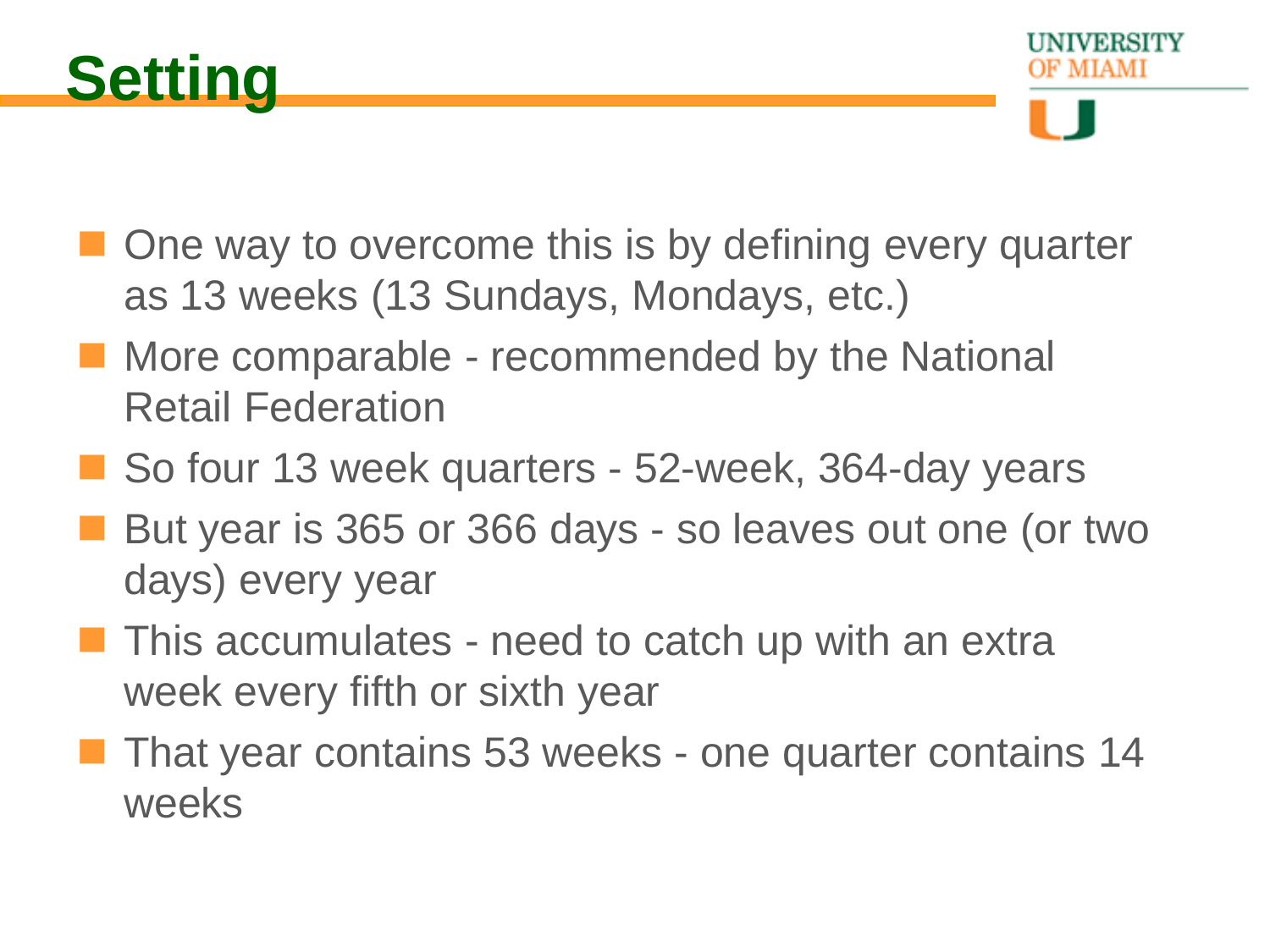



#### **14-week quarters**

- Extra week more revenues
- Extra week <u>more earnings</u>
- 

(Home Depot 2008, revenues from extra week \$1.1 billion, earnings \$67 million)

#### Simple impact of extra week

- Revenue of \$1 Billion per week in 13 week quarter (\$13 Billion).
- Expected revenue (random walk) in 14 week quarter is \$14 Billion.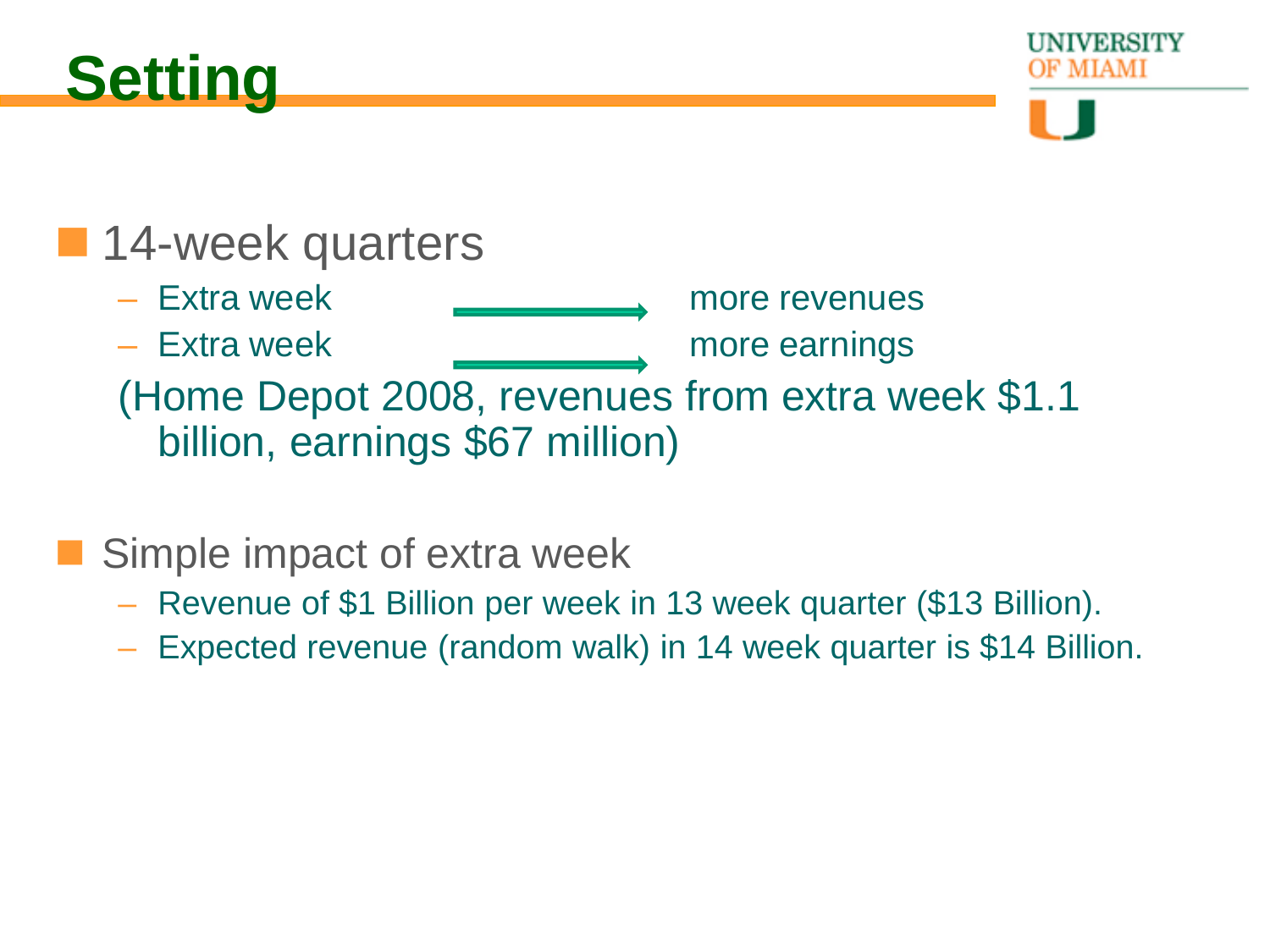- Do analysts anticipate and adjust forecasts for the extra week's revenues and earnings?
	- Or are their revenue and earnings forecast errors positive in 14-week quarters?
	- Using previous example
		- Let's say firm has \$13b revenues in 13-week quarter
		- If analysts follow a simple seasonal random walk model without adjusting for extra week:
			- Revenues will exceed forecast by \$1 billion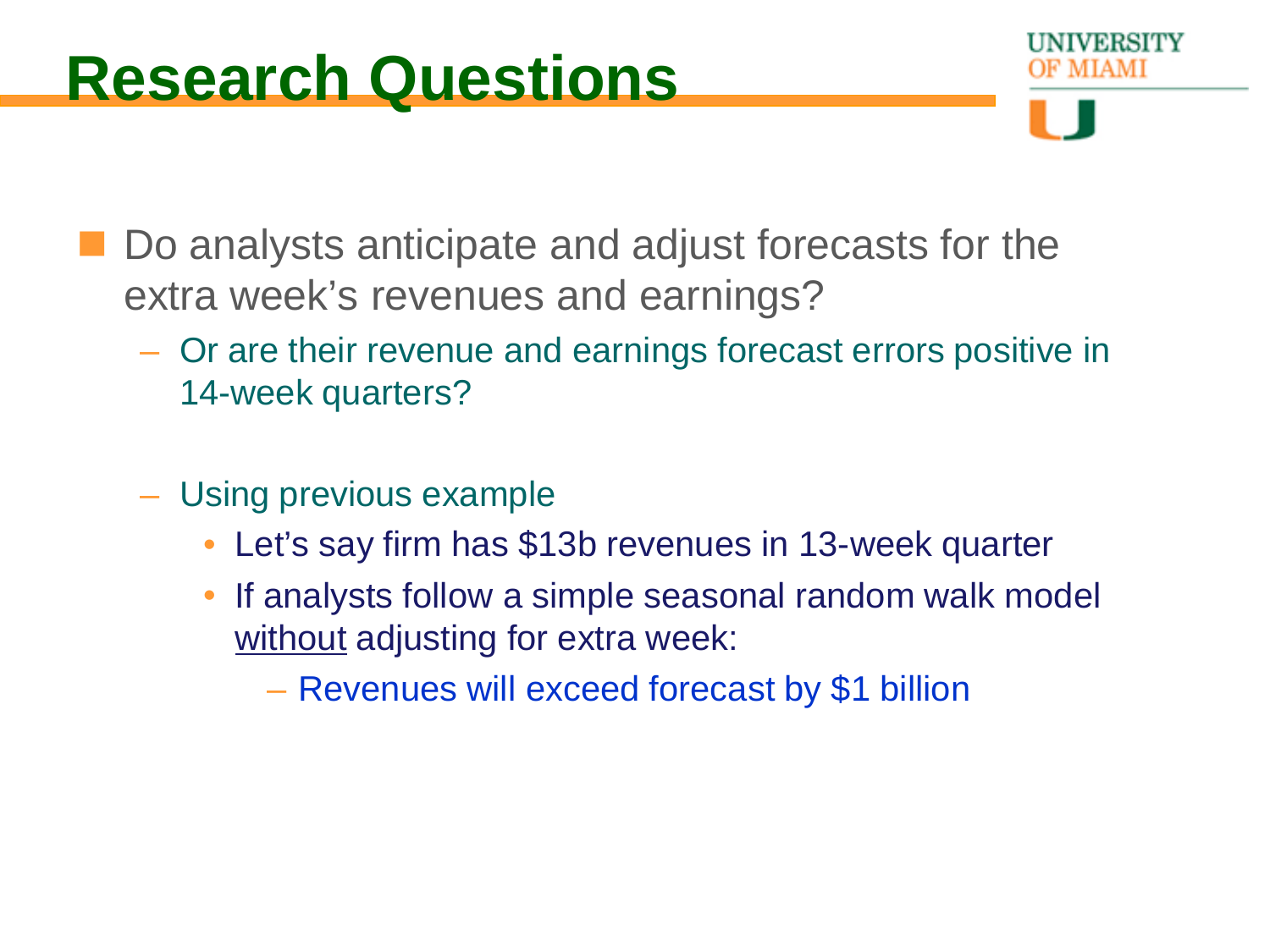## **Research Questions**

Do investors discount (not price) the extra week's earnings and revenues?

- Or are there abnormal returns to investing in firms during their 14-week quarters?
- Using previous example
	- Let's say firm has \$13b revenues in 13-week quarter
	- If investors follow a simple seasonal random walk model without adjusting for extra week:
		- They will react positively to the "excess" revenue of \$1 billion if they are unaware of the extra week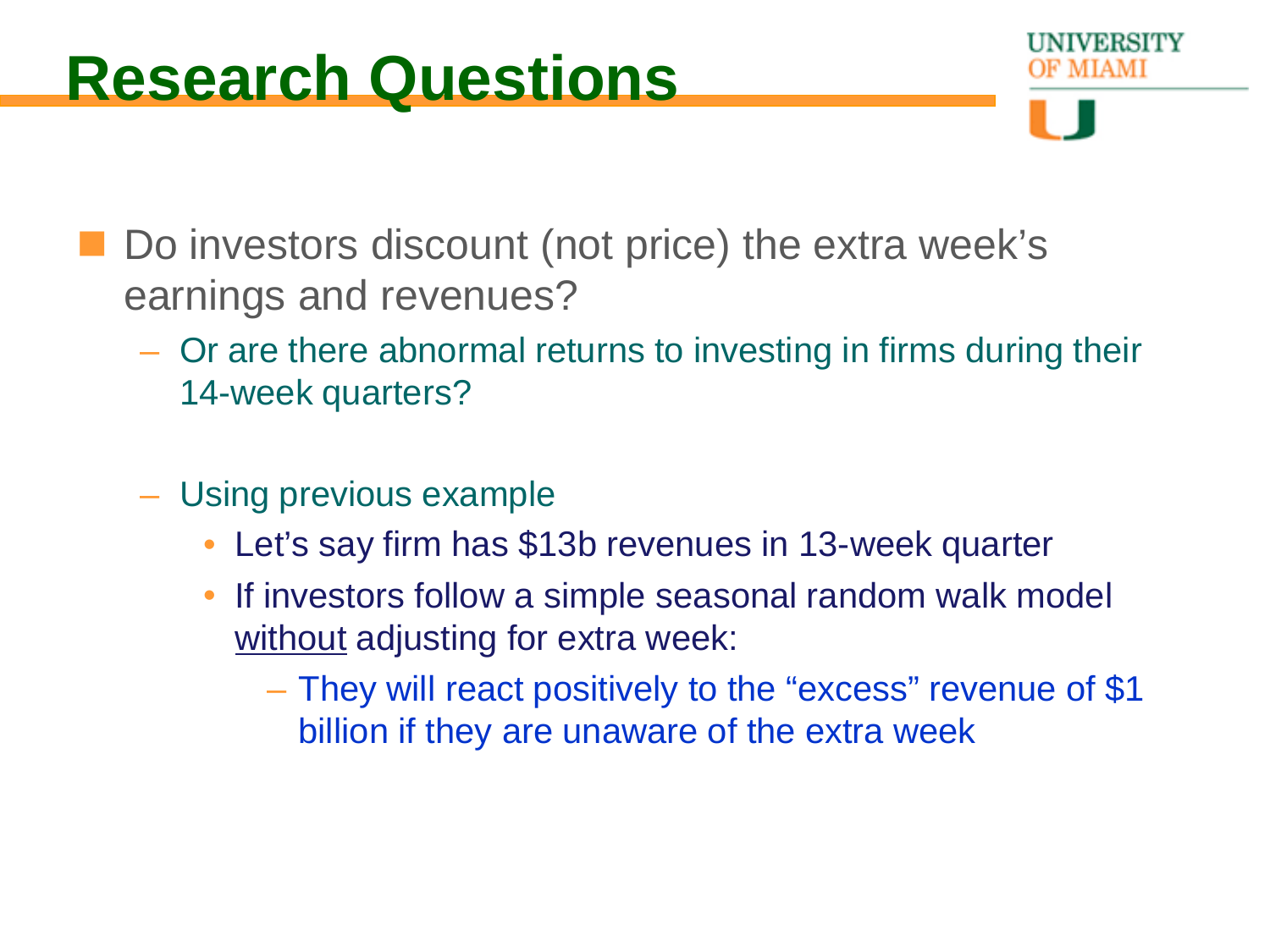## **Are 14-week quarters predictable?**

- How predictable are 53-week years and 14-week quarters?
- No problem at all with the year
- Take AMD example:
- AMD from 10-K for year ended Dec 25, 1994
- Summary of Significant Accounting Policies
- Fiscal year
	- Advanced Micro Devices' fiscal year ends on the **last Sunday in December**, which resulted in a 52-week year ended December 25, 1994. This compares with a 52-week fiscal year for 1993 and 1992, which ended on December 26 and 27, respectively.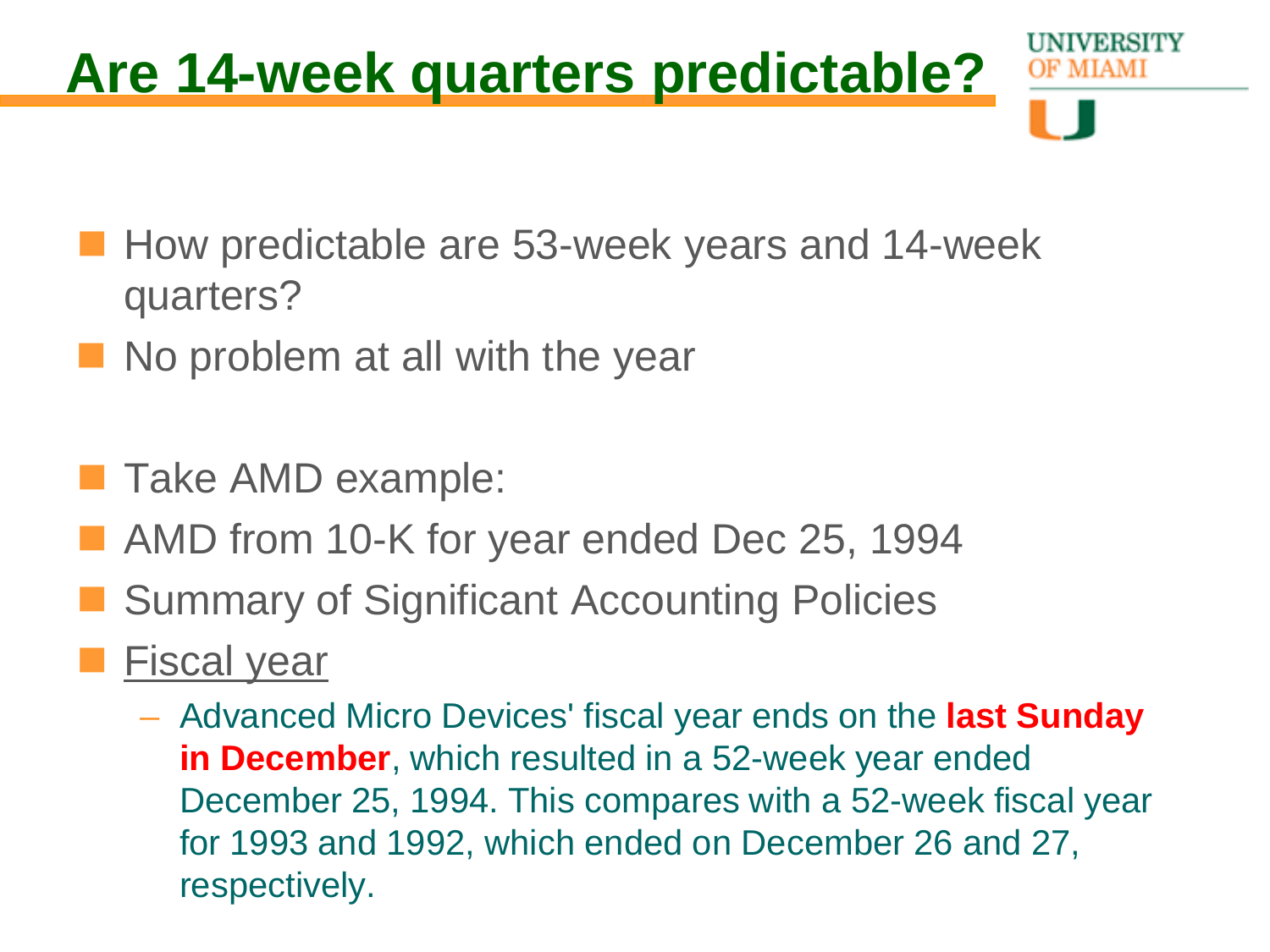

#### $\blacksquare$  **last Sunday in December**

#### December 1994

| <b>Sun</b> | <b>Mon</b> | <b>Tues</b> | <b>Wed</b> | <b>Thur</b> | Fri | <b>Sat</b> |
|------------|------------|-------------|------------|-------------|-----|------------|
|            |            |             |            |             | 2   | 3          |
|            | 5          | 6           |            | 8           | 9   | 10         |
| 11         | 12         | 13          | 14         | 15          | 16  | 17         |
| 18         | 19         | 20          | 21         | 22          | 23  | 24         |
| 25         | 26         | 27          | 28         | 29          | 30  | 31         |

**Leaves out six days at the end of the year**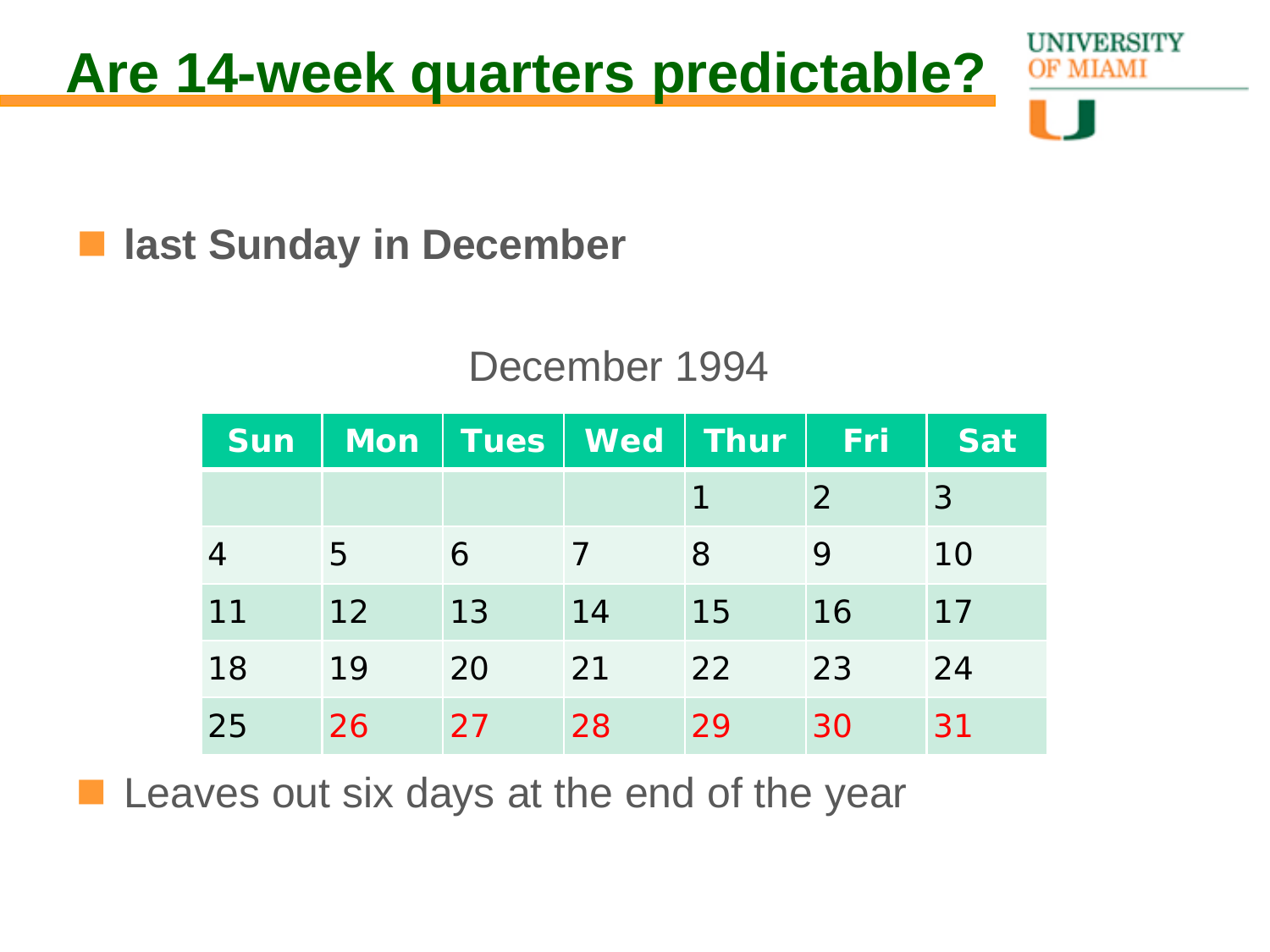

 $\blacksquare$  **last Sunday in December** 

#### December 1995

| <b>Sun</b> | Mon            | <b>Tues</b> | <b>Wed</b> | Thur | Fri | <b>Sat</b> |
|------------|----------------|-------------|------------|------|-----|------------|
|            |                |             |            |      | 1   | 2          |
| 3          | $\overline{4}$ | 5           | 6          | 7    | 8   | 9          |
| 10         | 11             | 12          | 13         | 14   | 15  | 16         |
| 17         | 18             | 19          | 20         | 21   | 22  | 23         |
| 24         | 25             | 26          | 27         | 28   | 29  | 30         |
| 31         |                |             |            |      |     |            |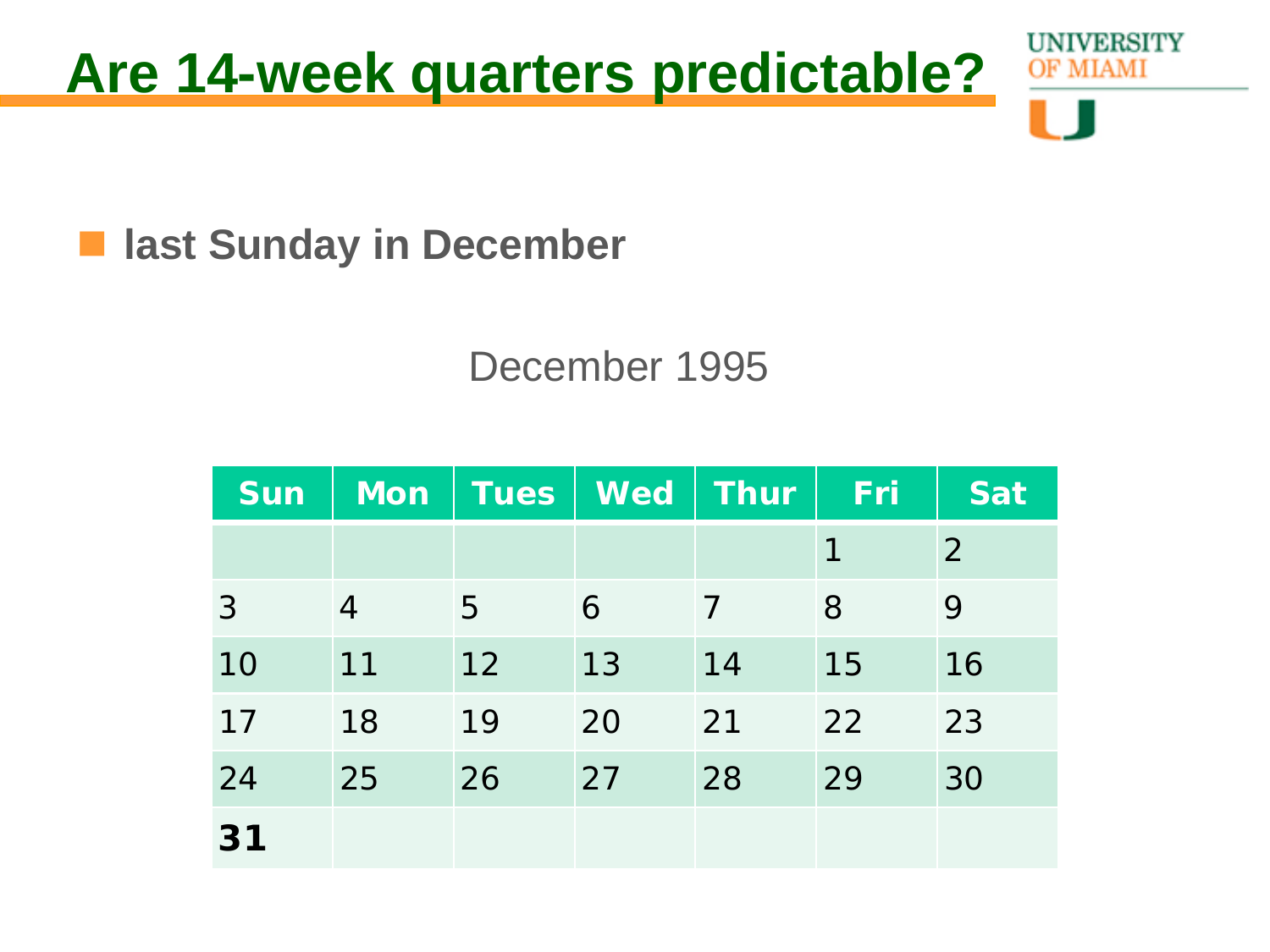

- So 53-week *year* is very predictable
- All you need to do is read the fiscal year definition and know how to use a calendar
- Are 14-week *quarters* predictable?
- Can apply the fiscal year definition to quarters
	- In AMD example, apply "last Sunday" to every quarter in 1995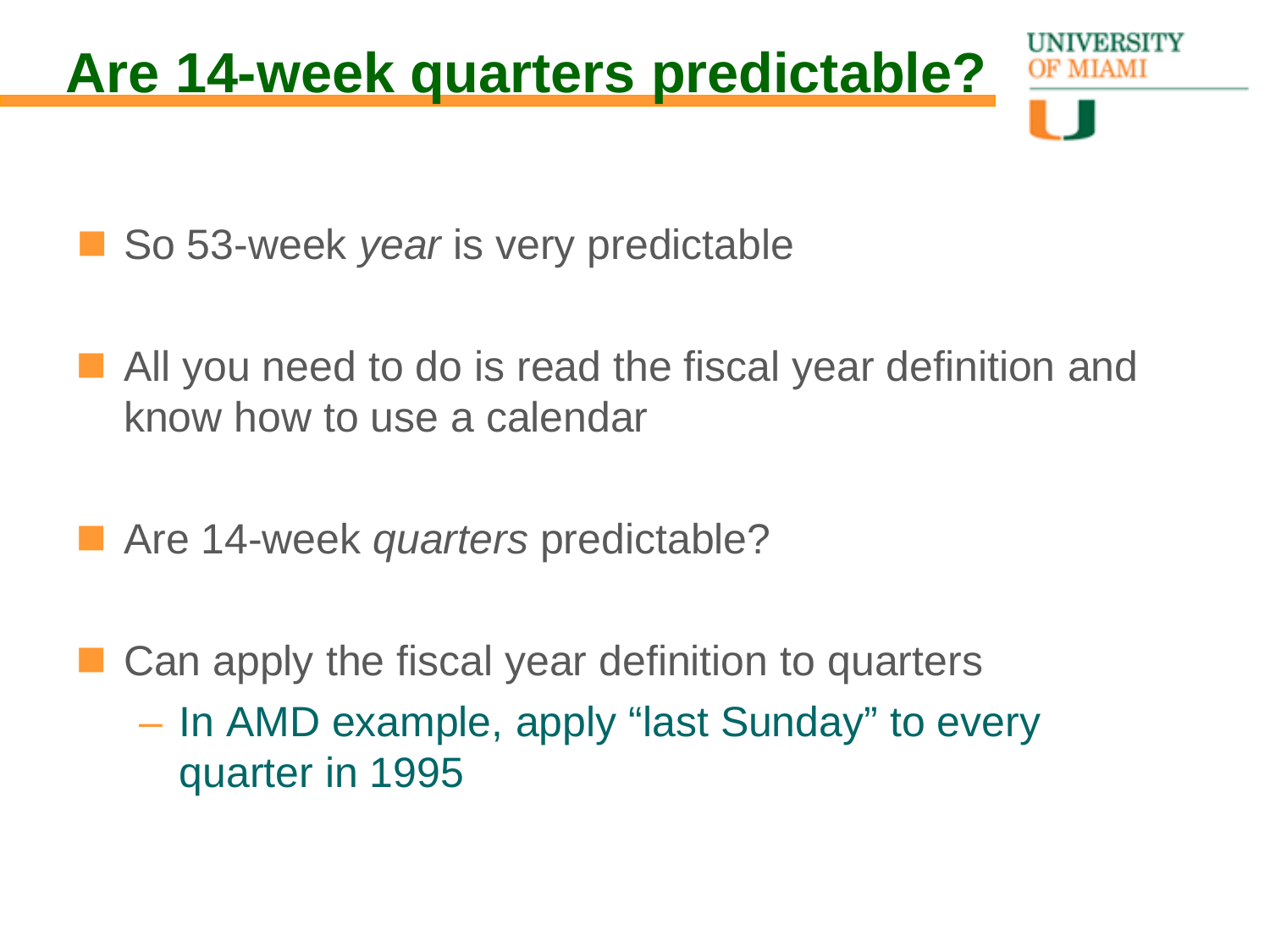

- 77% of the observations in our sample have the extra week in the fourth fiscal quarter
	- If the extra week is not in the first three quarters, can infer it has to be in the fourth
- All we need is that investors and analysts know there's an extra week at the beginning of the quarter

So, "predictability" is not an issue (or excuse)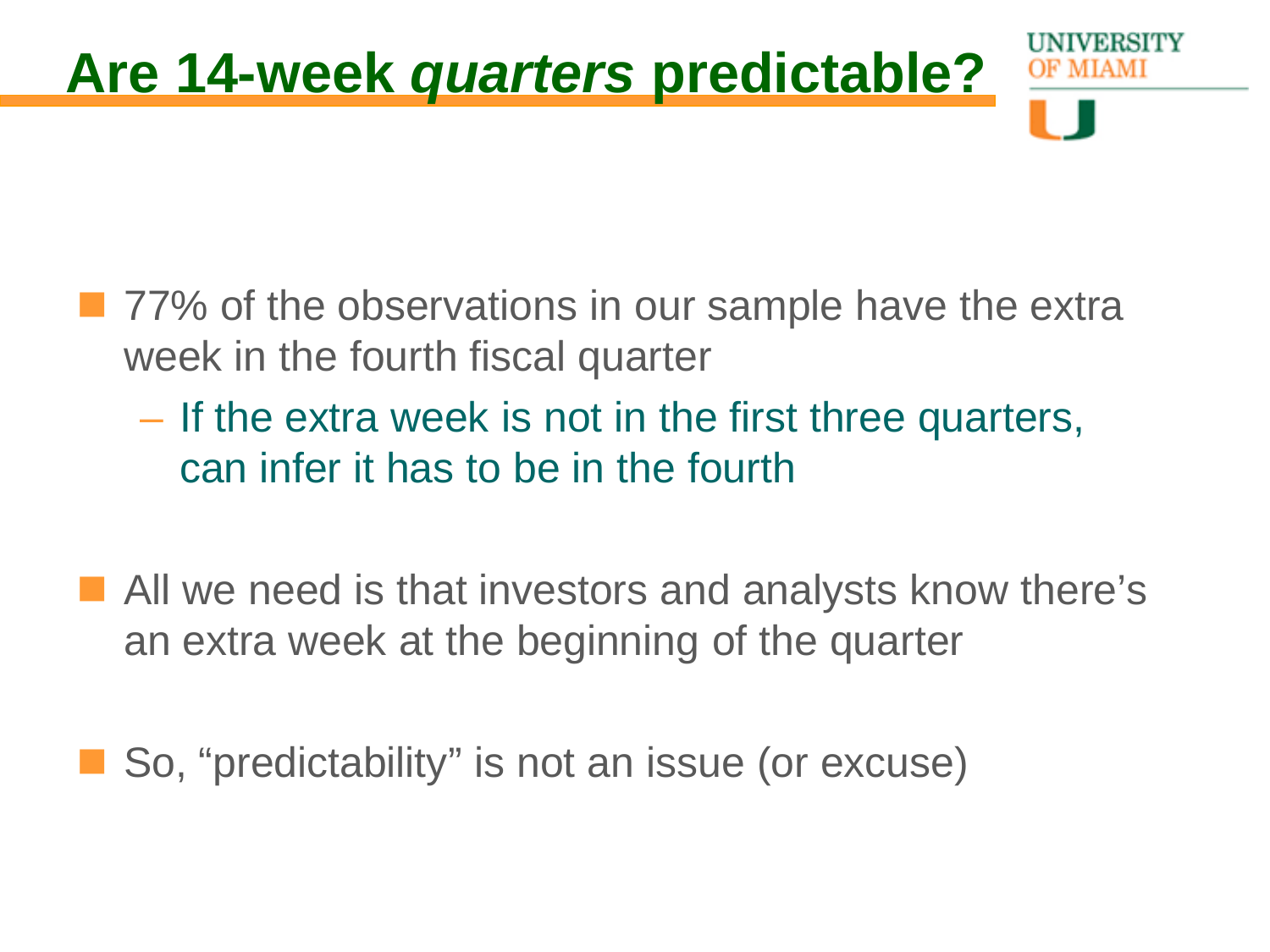



#### ■ 658 firms – 886 14-week firm-quarters

- 440 firms appear once
- 208 firms appear twice
- 10 firms appear thrice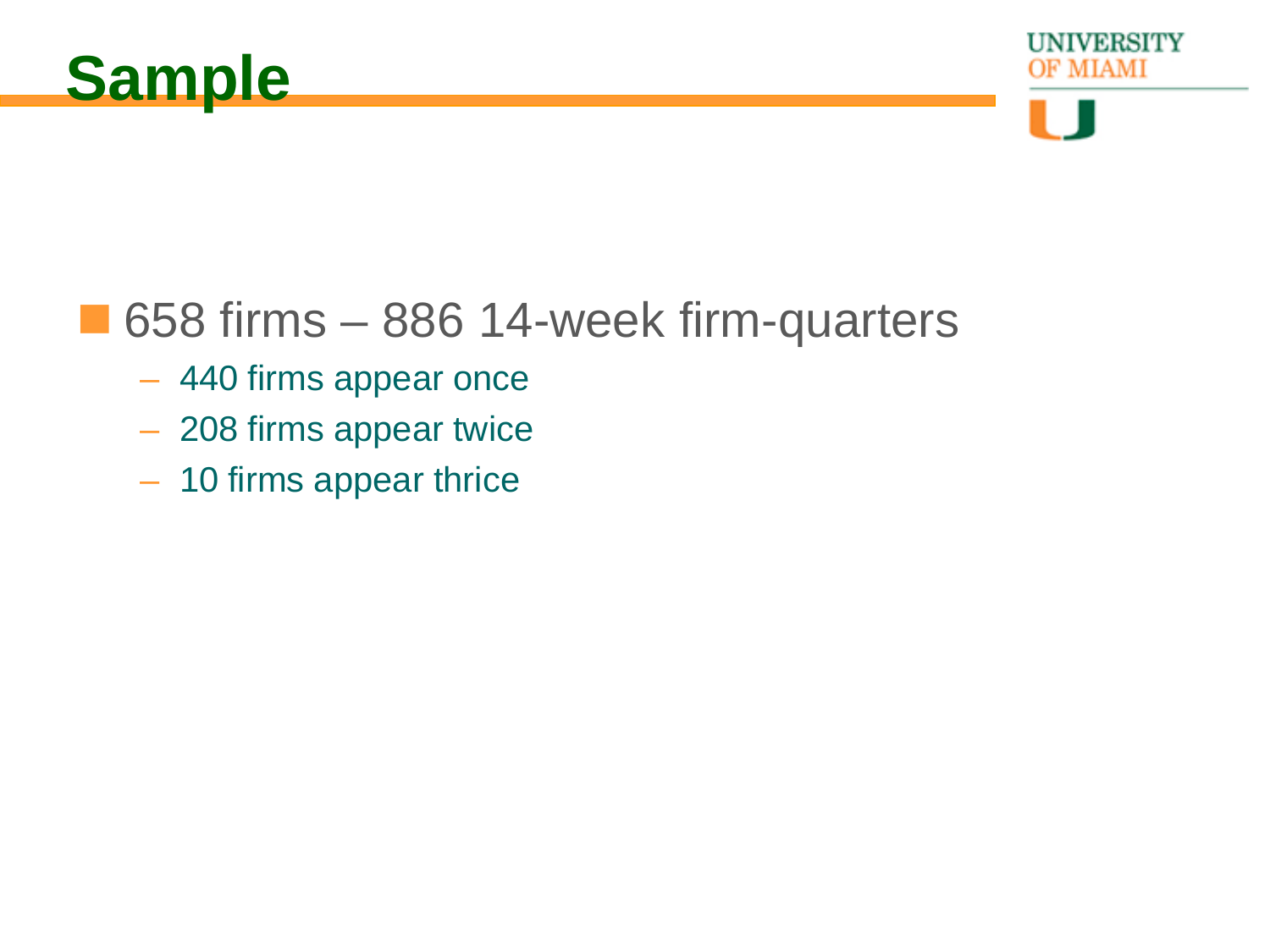

#### Sample properties

- 32% of observations from SIC codes 50-59
- Quite a few suppliers to the retail industry
	- Food Products, Apparel
- Many big firms from other industries as well
	- Apple Computer
	- Intel
	- Johnson & Johnson
	- **Merrill Lynch**
	- Cisco Systems
	- Georgia Pacific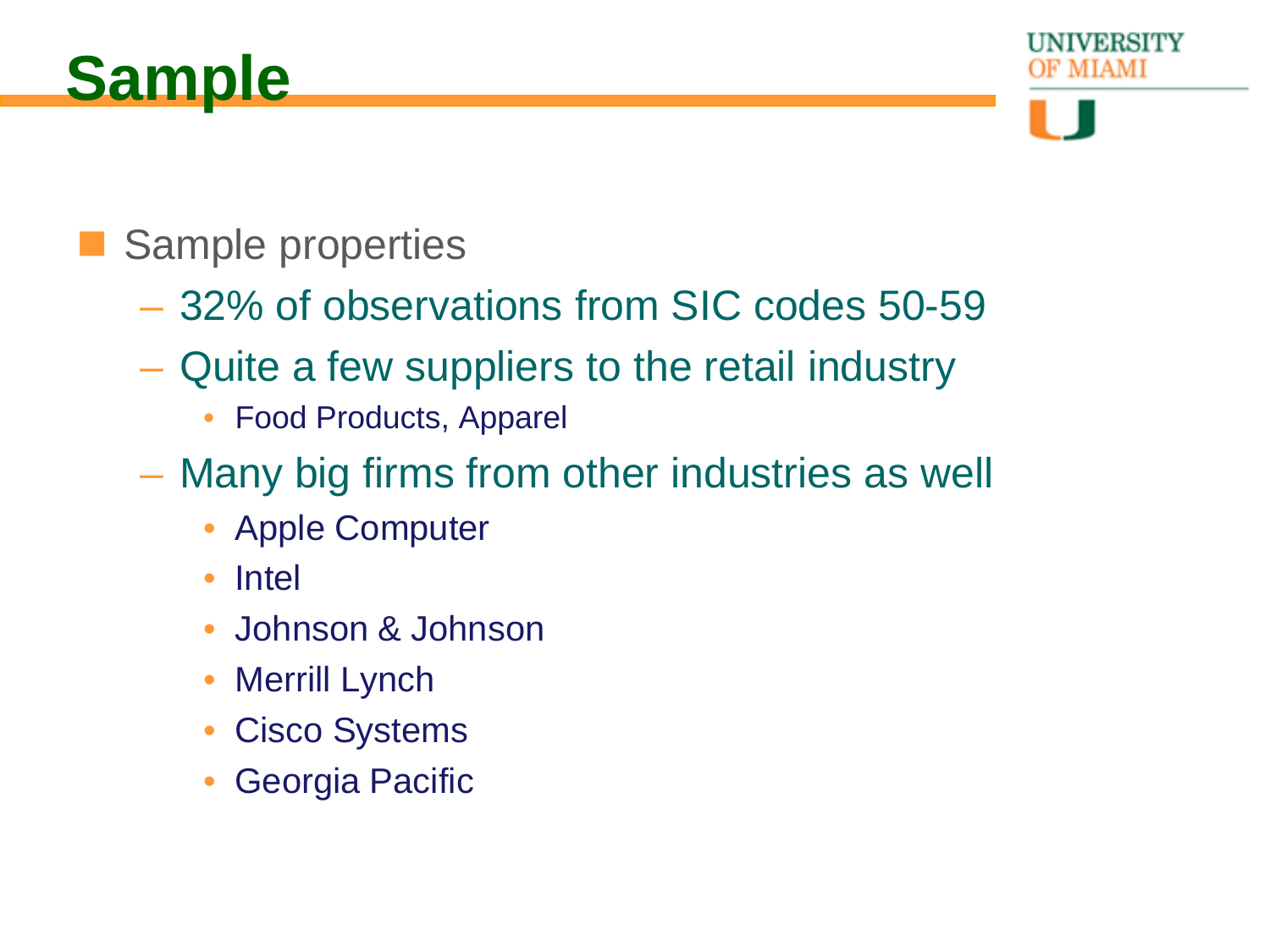



UNIVERSITY MIAMI

#### Quarter in which firms include  $14<sup>th</sup>$  week

- $-4$ <sup>th</sup> quarter (77%)
- 1st quarter (15%)
- 3rd quarter (5%)
- 2nd quarter (3%)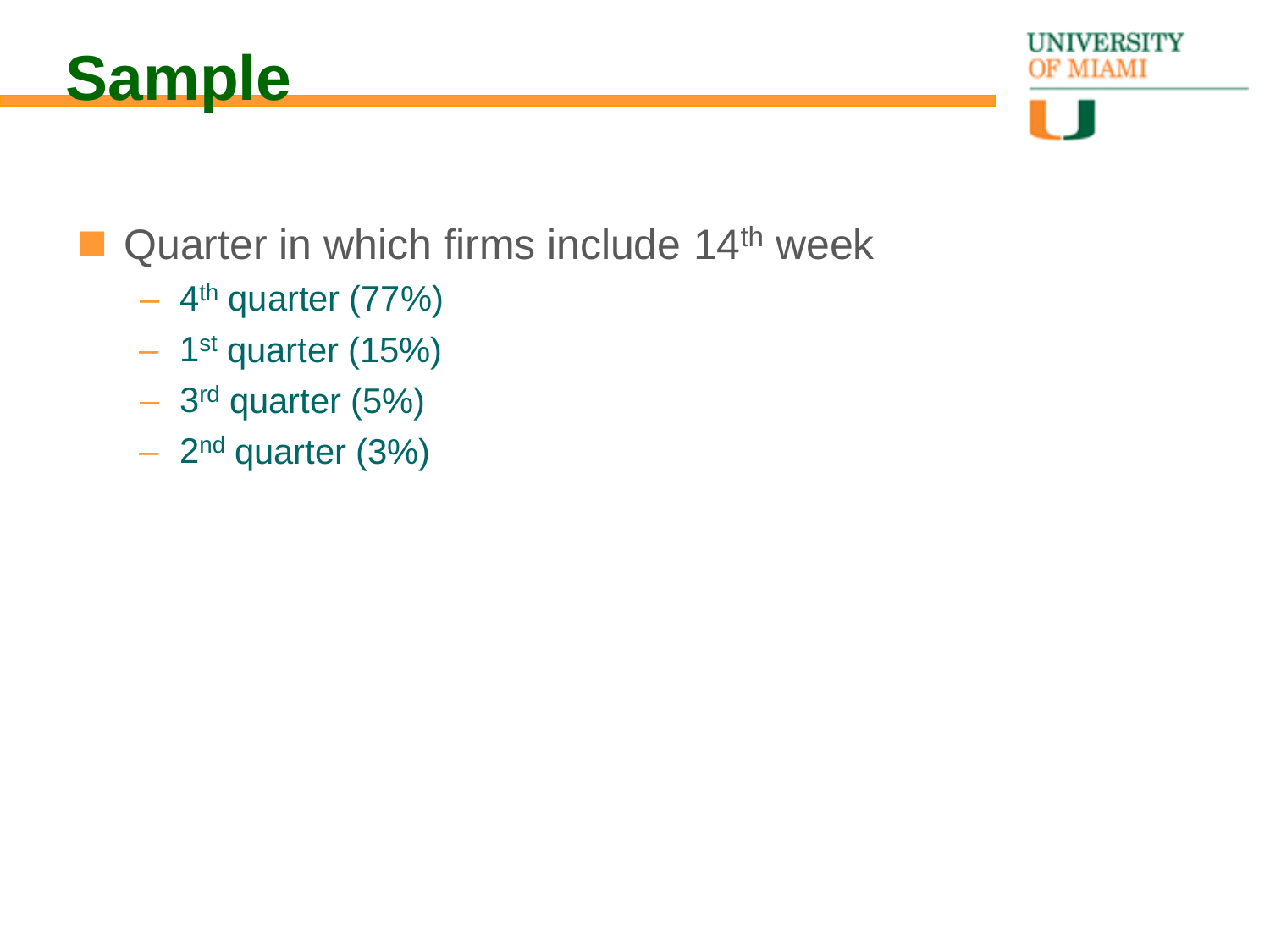■ Sample only includes firms that follow 52/53 week year (658 firms)

■ All tests are comparisons between regular (13week) quarters and 14-week quarters

**In all multivariate tests:** 

- Control for fiscal quarter, year and industry effects
- Cluster standard errors at firm level
- Rank Regressions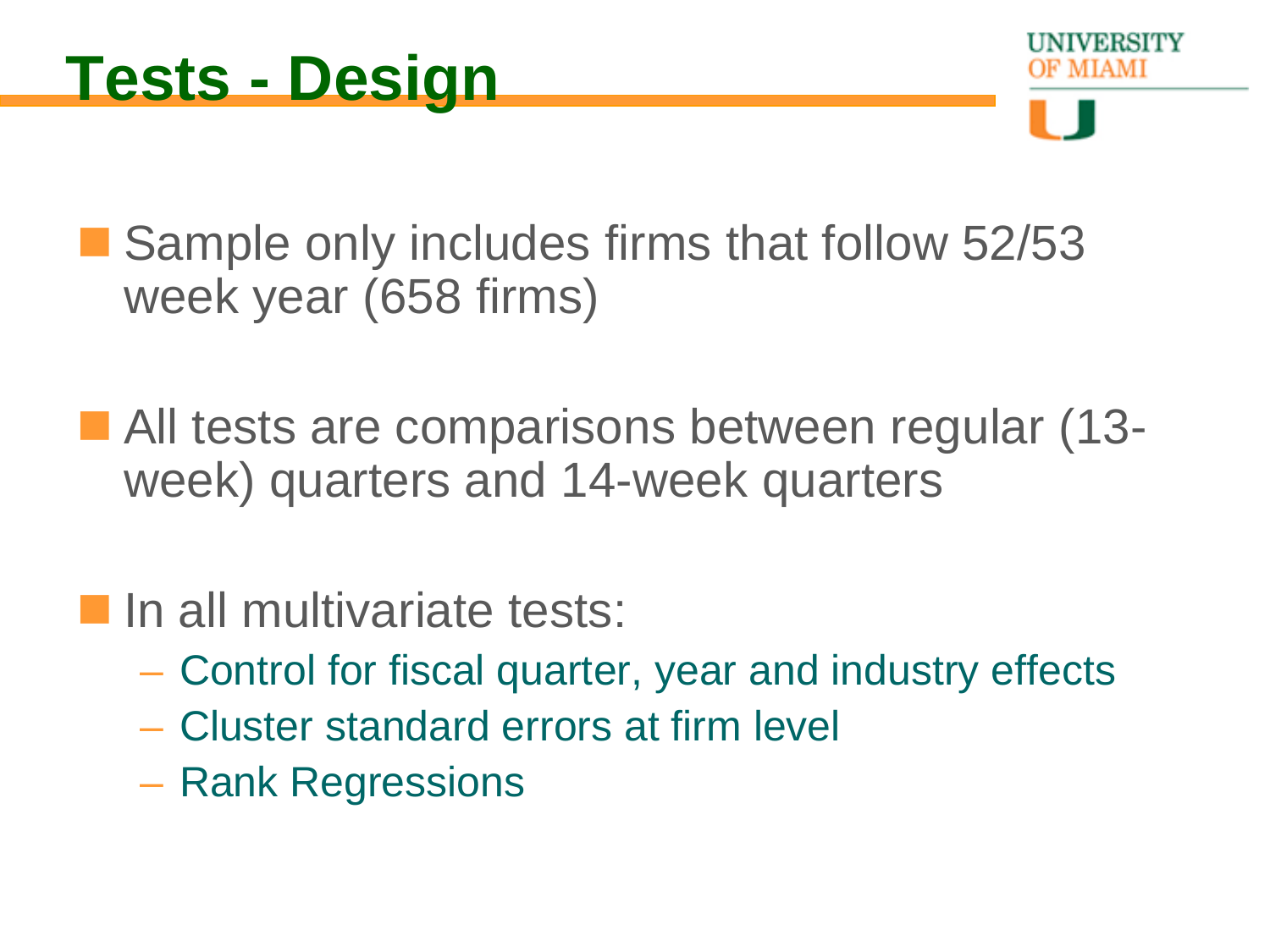## **Tests & Results – Analyst Forecasts**

■ Q1: Do analysts anticipate and adjust for extra week revenues and earnings?

$$
FE_{i,q} = \alpha_0 + \alpha_1 FE_{i,q-1} + \alpha_2 14WK_{i,q} + \alpha_3 FQ4 * FE_{i,q-1} + \sum_{k=1}^{k=3} \beta_k FQ_k + e_{i,q}
$$

- **Earnings forecast error reliably positive in 14-week** quarters (t=2.41)
- Revenue forecast error reliably positive in 14-week quarters (t=11.39)
- **Analysts seem to not (at least completely) adjust for** extra week
	- Seem to follow (naïve) seasonal random walk (13-week) expectations for 14-week quarters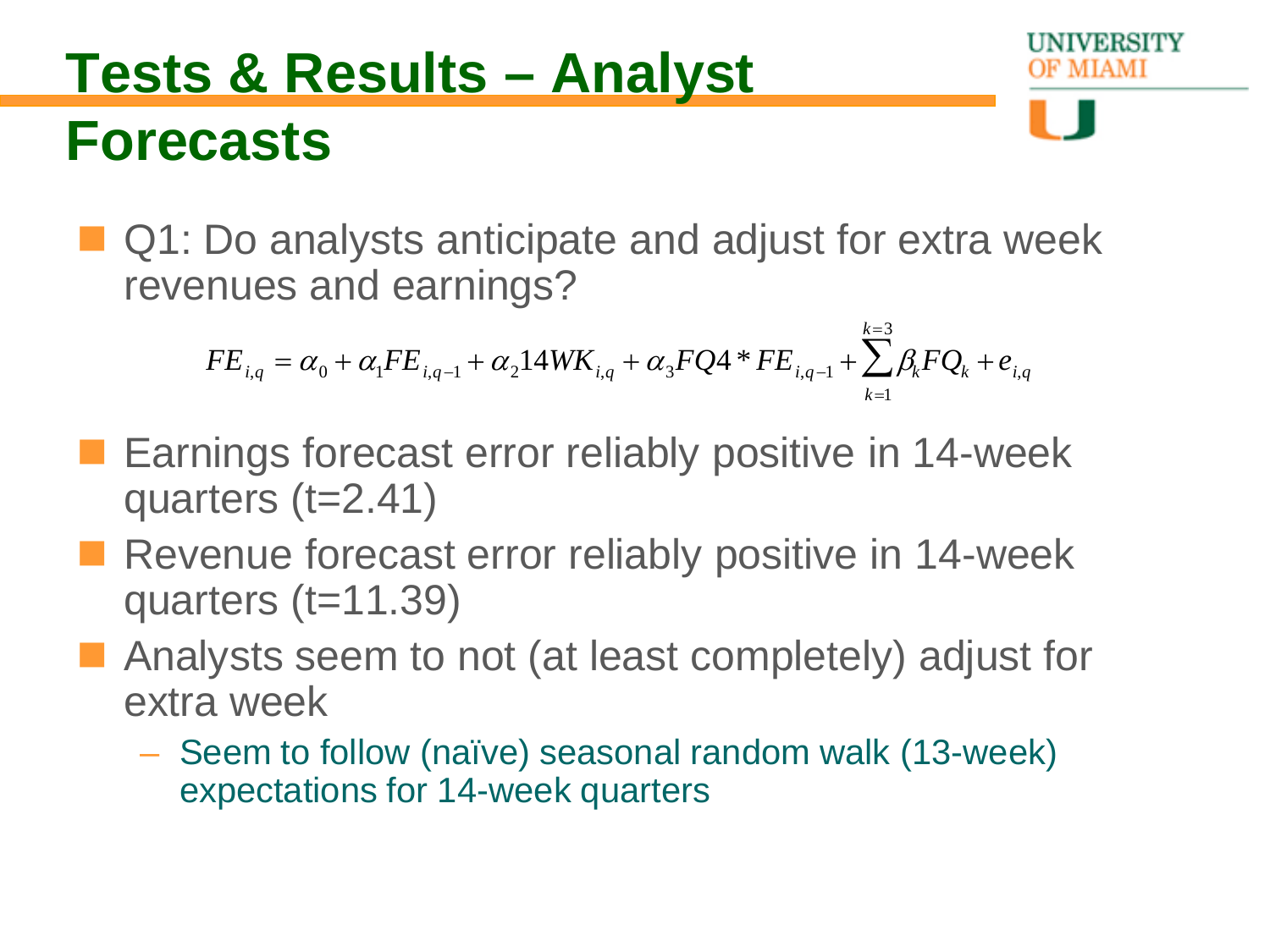# **Further Tests – Analyst Forecasts**

- Same fiscal quarter for next year is again a 13-week quarter
- If analysts use seasonal random walk expectations the error will now go the other way
	- Using a naive 14-week expectation will overestimate revenues and earnings
- *q+4* earnings and revenue forecast errors (*q* = 14-week quarter) will be negative (i.e., analysts "forget" there was an extra week in the base quarter)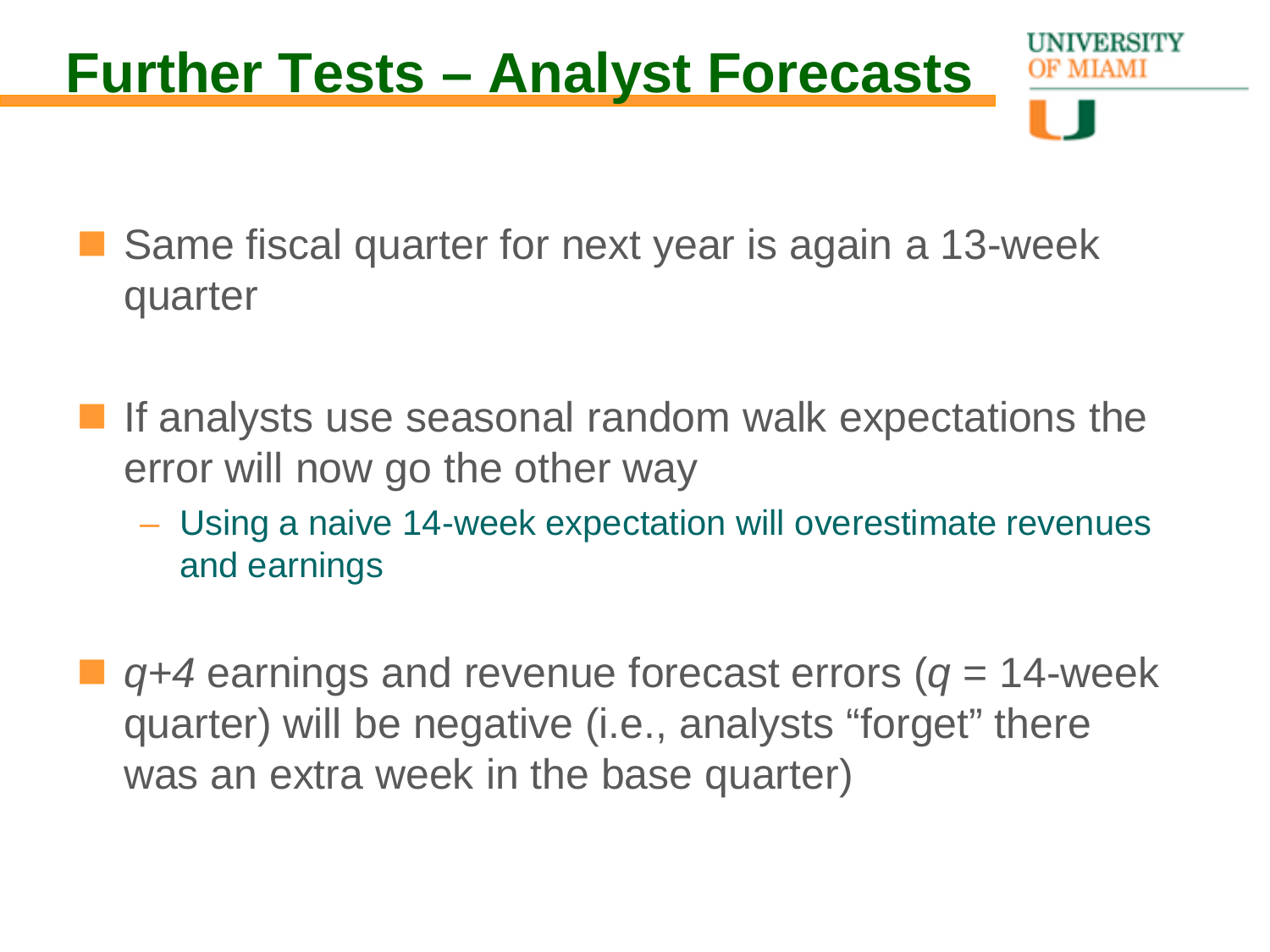## **Further Tests – Analyst Forecasts**

**Similar tests as before, except the dummy** turns "on" for fourth quarter following 14-week

 $FE_{i,q} = \alpha_{0} + \alpha_{1}FE_{i,q-1} + \alpha_{2}14WK\_QM4_{i,q} + \alpha_{3}FQ4*FE_{i,q-1} + \sum \beta_{k}FQ_{k}$ *k*=1 *k*=3  $\sum \beta_k F Q_k + e_{i,q}$ 

- $\blacksquare$   $\alpha$ <sub>2</sub> < 0, but not significant for earnings forecast regression
- $\blacksquare$   $\alpha$ <sub>2</sub> < 0 and significant (t=5.40) for revenue forecast regression
- Some evidence that analysts' short-term memory not good either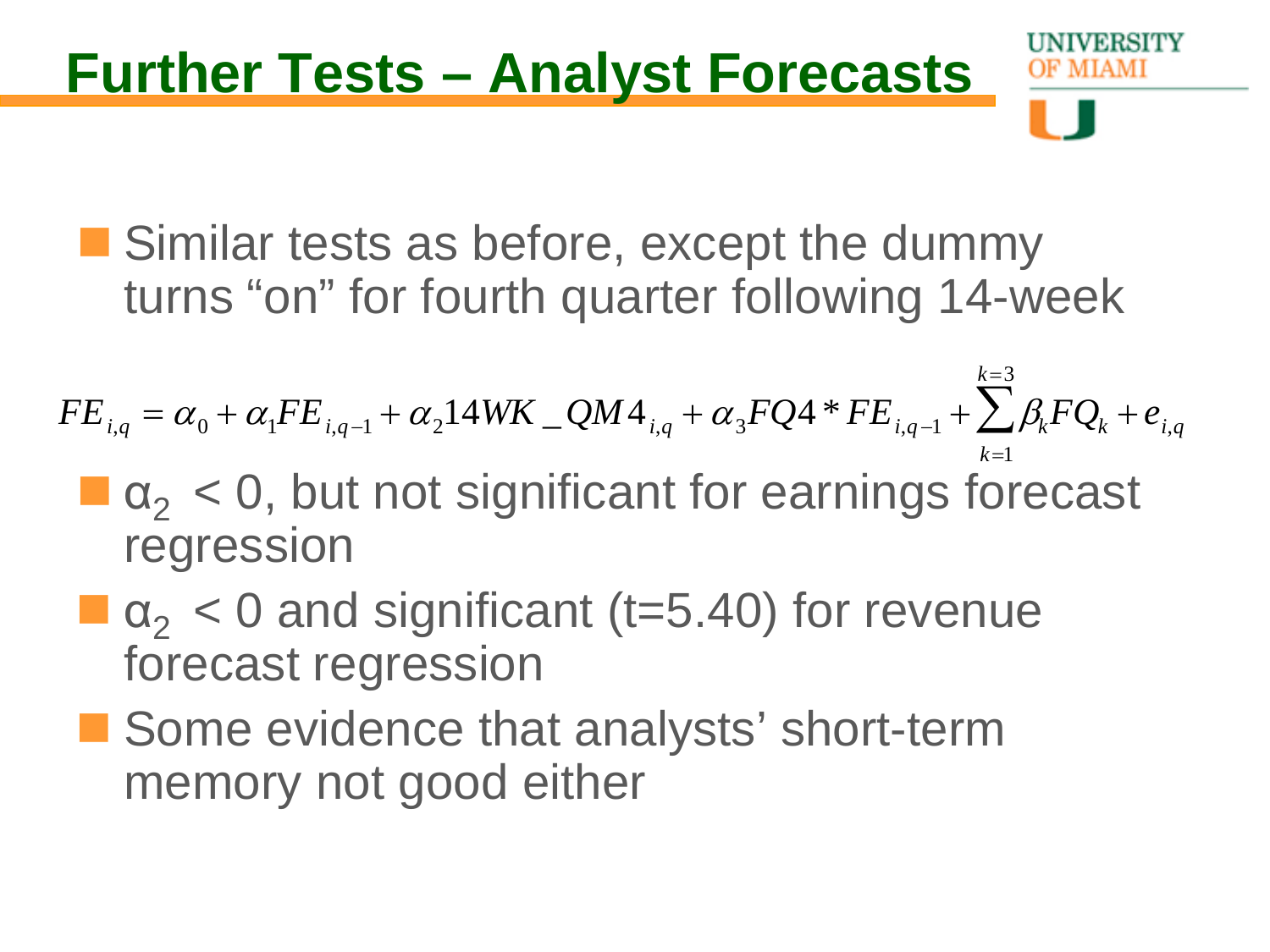## **Further Tests – Analyst Forecasts**

- **Not IVe analysts are aware of extra week (26%** of our sample)?
- **E** Absolute forecast errors
	- Median revenue and earnings forecast errors are significantly lower for analysts who mention the 14 weeks
- Signed forecast errors
	- Those who don't mention 14-weeks significantly underestimate revenues
	- No significant difference for earnings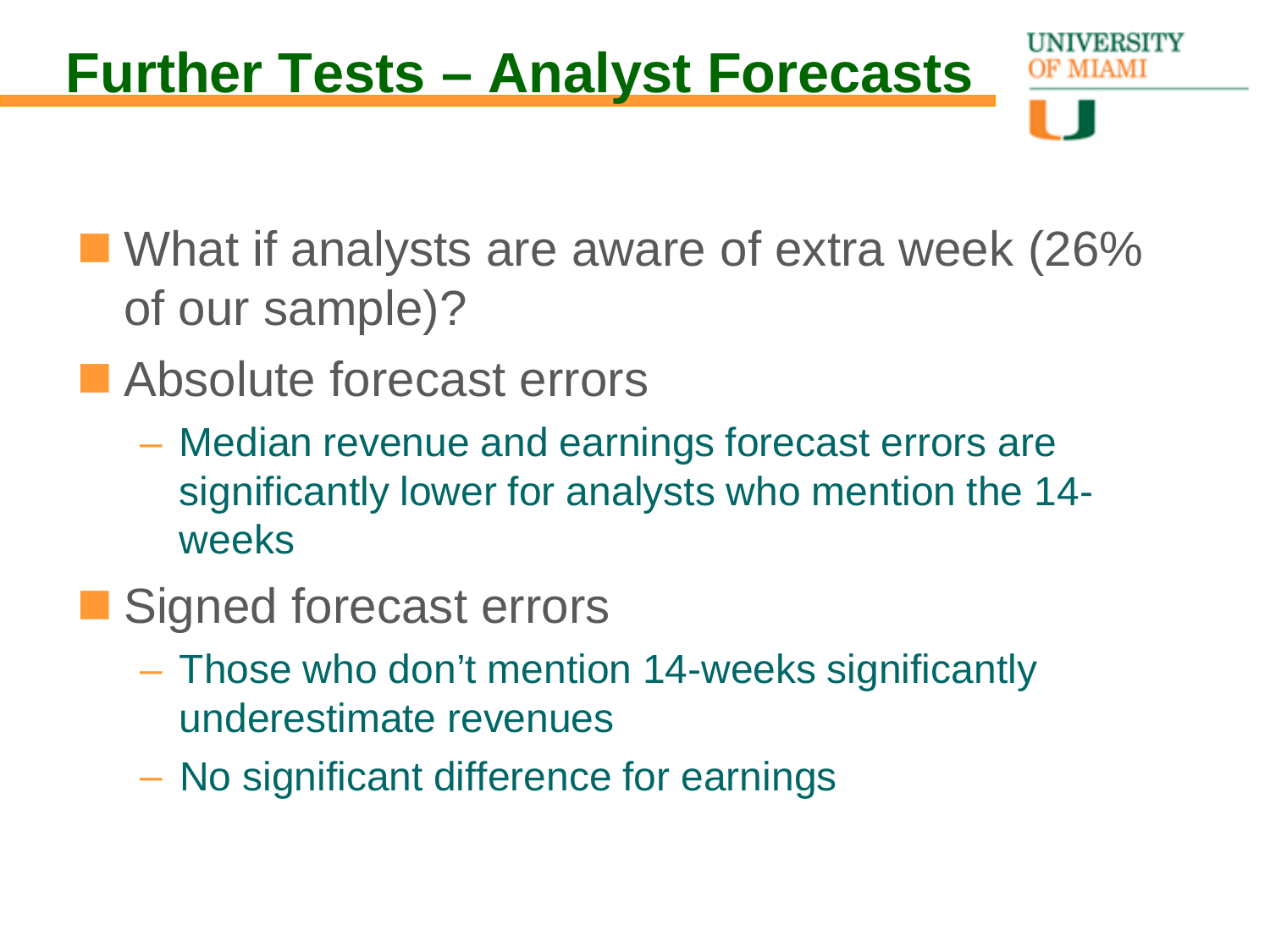## **Tests & Results – Investor Reaction**

- **If investors are not aware of extra week, they will treat** the (on average) "good news" much like in other quarters
- But the "good news" is predictable (can be exploited)
- Buy and hold stocks in firms' 14-week quarters
- In any month, minimum 3 stocks, max 138, mean 30
- Size-adjusted returns of  $2.9\%$  (t=2.8), 11.6% annualized
- **Similar results with multivariate tests**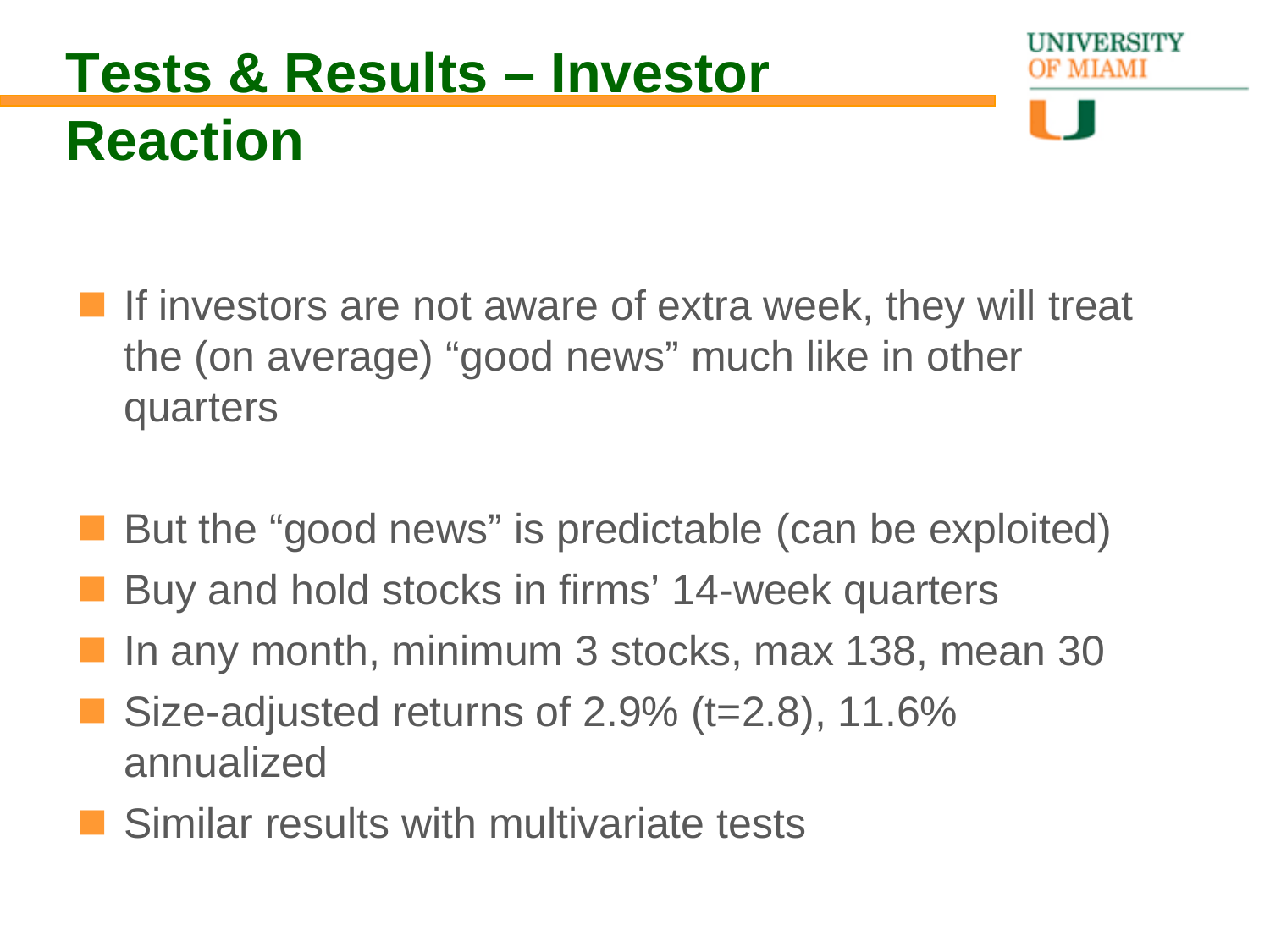## **Further Tests – Firm Disclosure**

**Examine disclosure of firms at announcement** 

- Disclosing the extra week at the announcement will attenuate investor (mis)reaction
- Are investors misled by firms that do not explicitly disclose the extra week?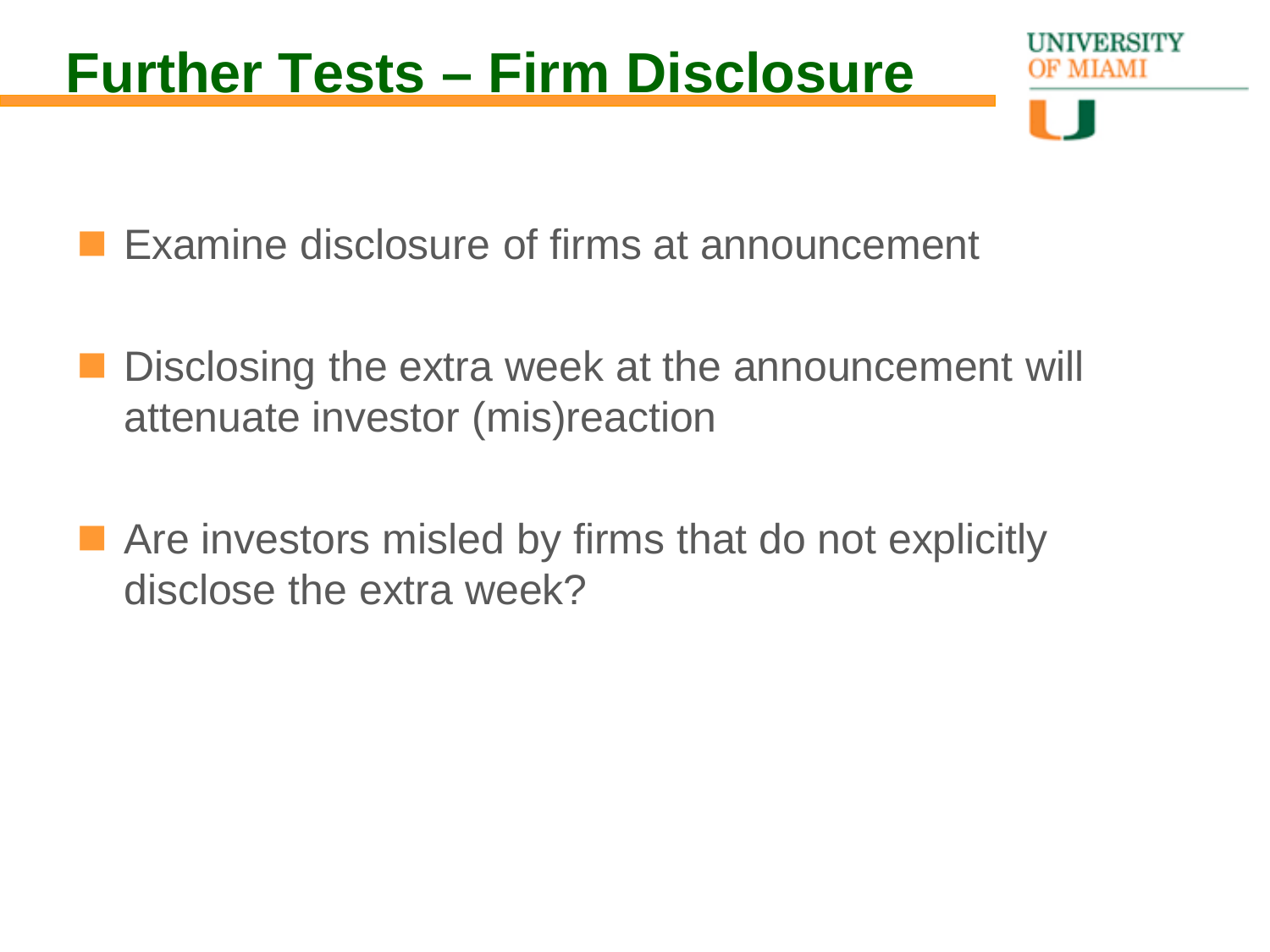## **Further Tests – Firm Disclosure**

- Read press releases and newswire articles related to the earnings announcement
- **For the 810 observations for which we find news** articles, disclosure varies widely
- Goes from clearly disclosing impact to can't tell the firm had an extra week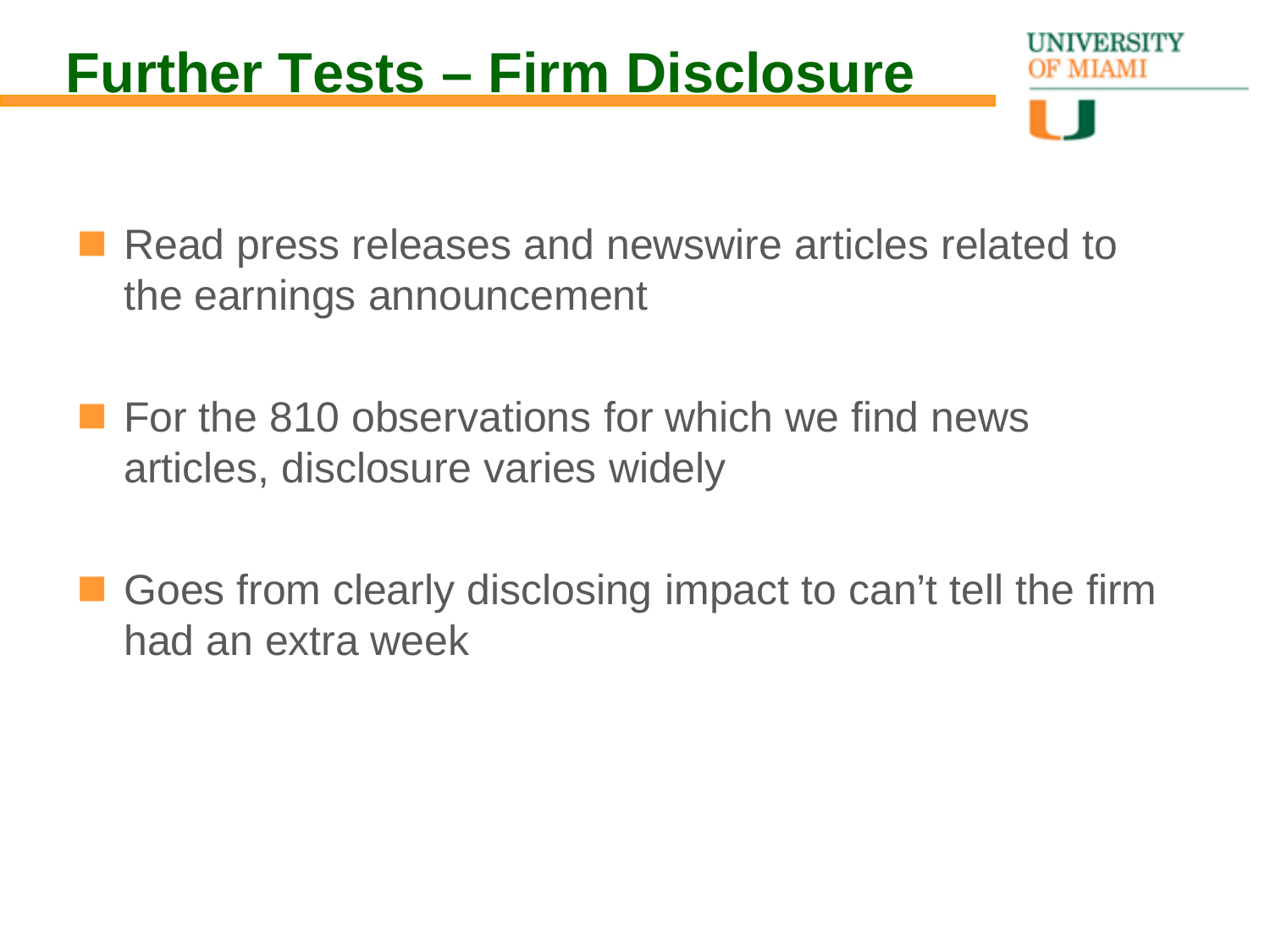#### **Further Tests – Firm Disclosure EXAMPLE OF GOOD DISCLOSURE**

IVERSITY

- **Exhibit 99**
- **FOR IMMEDIATE RELEASECONTACT: Kathryn C. Koessel Investor Relations 612-661-3830**
- **PepsiAmericas Reports 21.5 Percent Net Income Growth for the Full Year of 2003**
- **Combined International Operations Achieve Profitability**
- Minneapolis, MN, February 4, 2004 PepsiAmericas, Inc. (NYSE: PAS) today reported fourth quarter 2003 net income of \$37 million, or diluted earnings per share (EPS) of \$0.26, and full year 2003 net income of \$157.6 million, or EPS of \$1.09. Results for the fourth quarter and full year of 2003 benefited from an additional week of operating performance (see note on 53rd week), which contributed \$3.1 million to net income.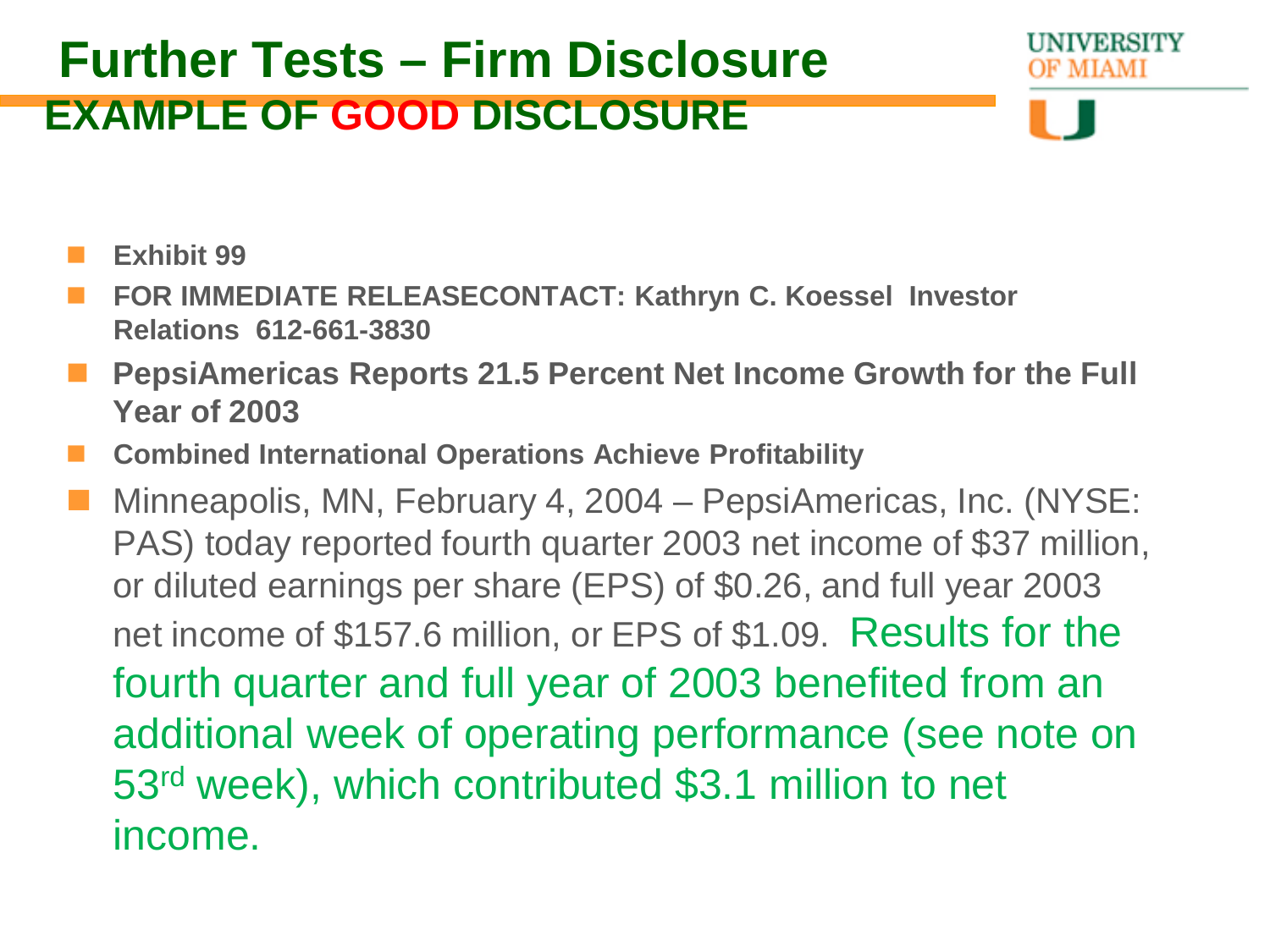### **Further Tests – Firm Disclosure Example of moderate disclosure**

| HASBRO, INC.                                            |  |               |                      |         |                    |         |  |
|---------------------------------------------------------|--|---------------|----------------------|---------|--------------------|---------|--|
| <b>CONSOLIDATED STATEMENTS OF OPERATIONS</b>            |  |               |                      |         |                    |         |  |
|                                                         |  |               |                      |         |                    |         |  |
|                                                         |  |               | <b>Quarter Ended</b> |         |                    |         |  |
|                                                         |  |               |                      |         |                    |         |  |
|                                                         |  |               | <b>Fourteen</b>      |         | <b>Thirteen</b>    |         |  |
|                                                         |  |               | <b>Weeks Ended</b>   |         | <b>Weeks Ended</b> |         |  |
| (Thousands of Dollars and Shares Except Per Share Data) |  |               | $2-Apr-06$           |         | 27-Mar-05          |         |  |
|                                                         |  |               |                      |         |                    |         |  |
| <b>Net Revenues</b>                                     |  | $\mathcal{C}$ | 468,181              |         | \$454,944          |         |  |
| <b>Cost of Sales</b>                                    |  |               |                      | 186,092 |                    | 165,975 |  |
|                                                         |  |               |                      |         |                    |         |  |
| <b>Gross Profit</b>                                     |  |               | 282,089              |         | 288,969            |         |  |

UNIVERSITY MIAMI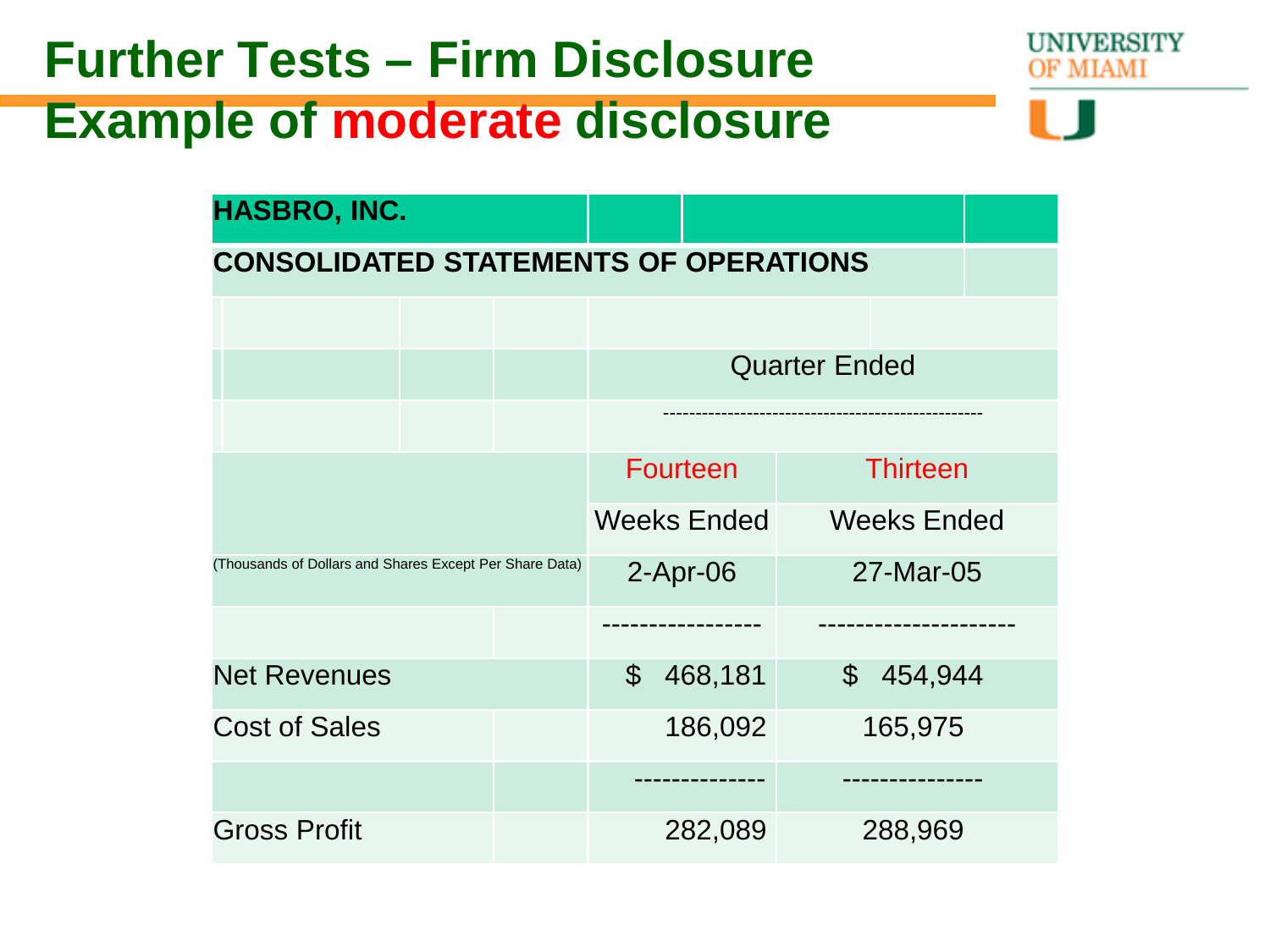

## **Further Tests – Firm Disclosure**

**Example of "Can't tell the firm had an extra week"**

**BRIGGS & STRATTON CORPORATION AND SUBSIDIARIES**

**Consolidated Statements of Earnings for the Fiscal** 

**Periods Ended June**

**(In Thousands, except per share data)**

**(Unaudited)**

|                              | <b>Fourth Quarter</b> |         |  |
|------------------------------|-----------------------|---------|--|
|                              | 2005                  | 2004    |  |
| <b>NET SALES</b>             | 871,717               | 545,304 |  |
| <b>COST OF GOODS</b><br>SOLD | 709,514               | 424,240 |  |
| <b>Gross Profit on Sales</b> | 162,203               | 121,064 |  |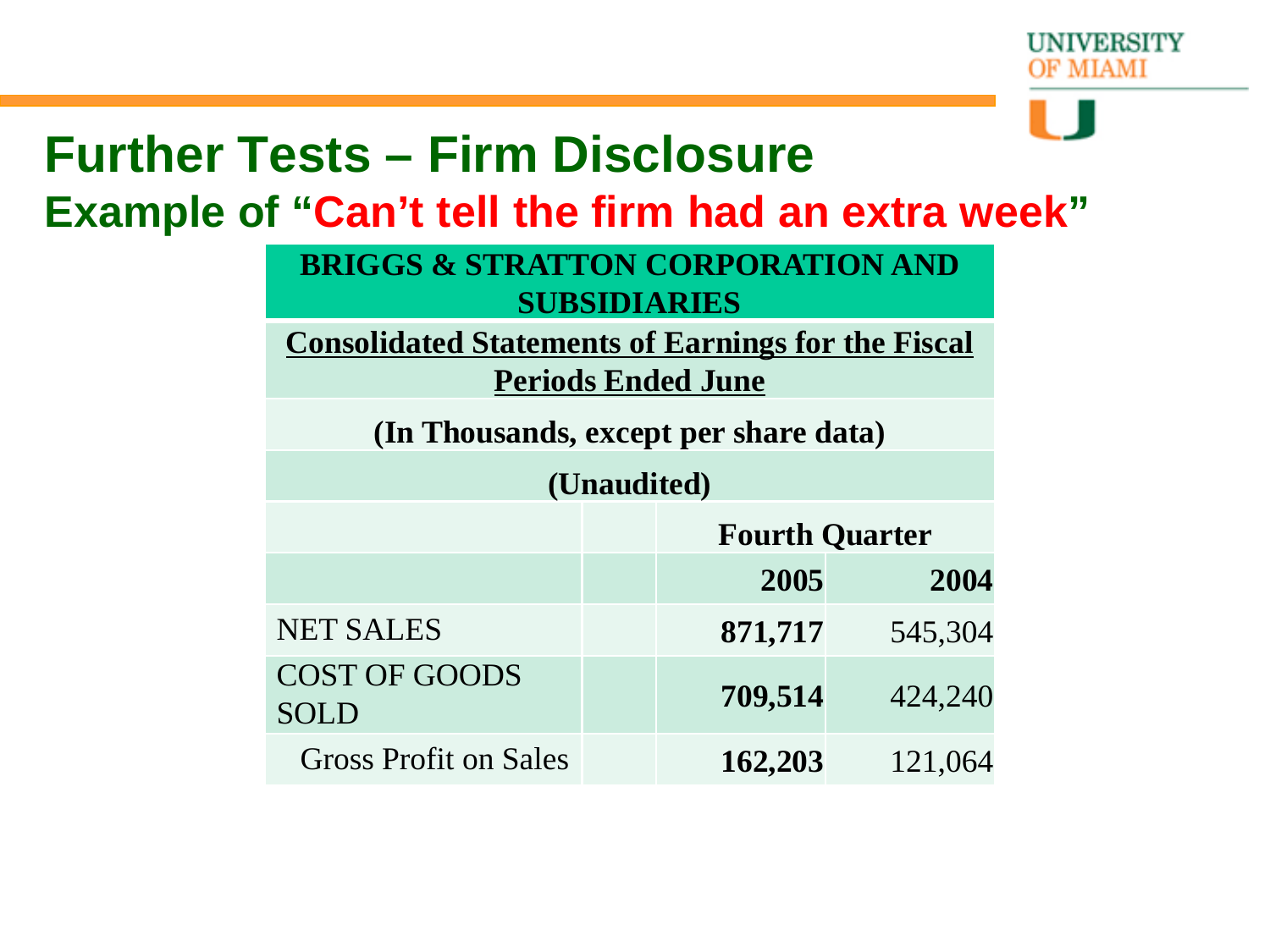## **Further Tests – Firm Disclosure**

- Out of the 810 firms, 462 firms (57%) explicitly mention the 14<sup>th</sup> week somewhere in the press release
- **The other 368 do not use the word "week" anywhere in** the press release
- We examine returns around *earnings announcement* for disclosers and non-disclosers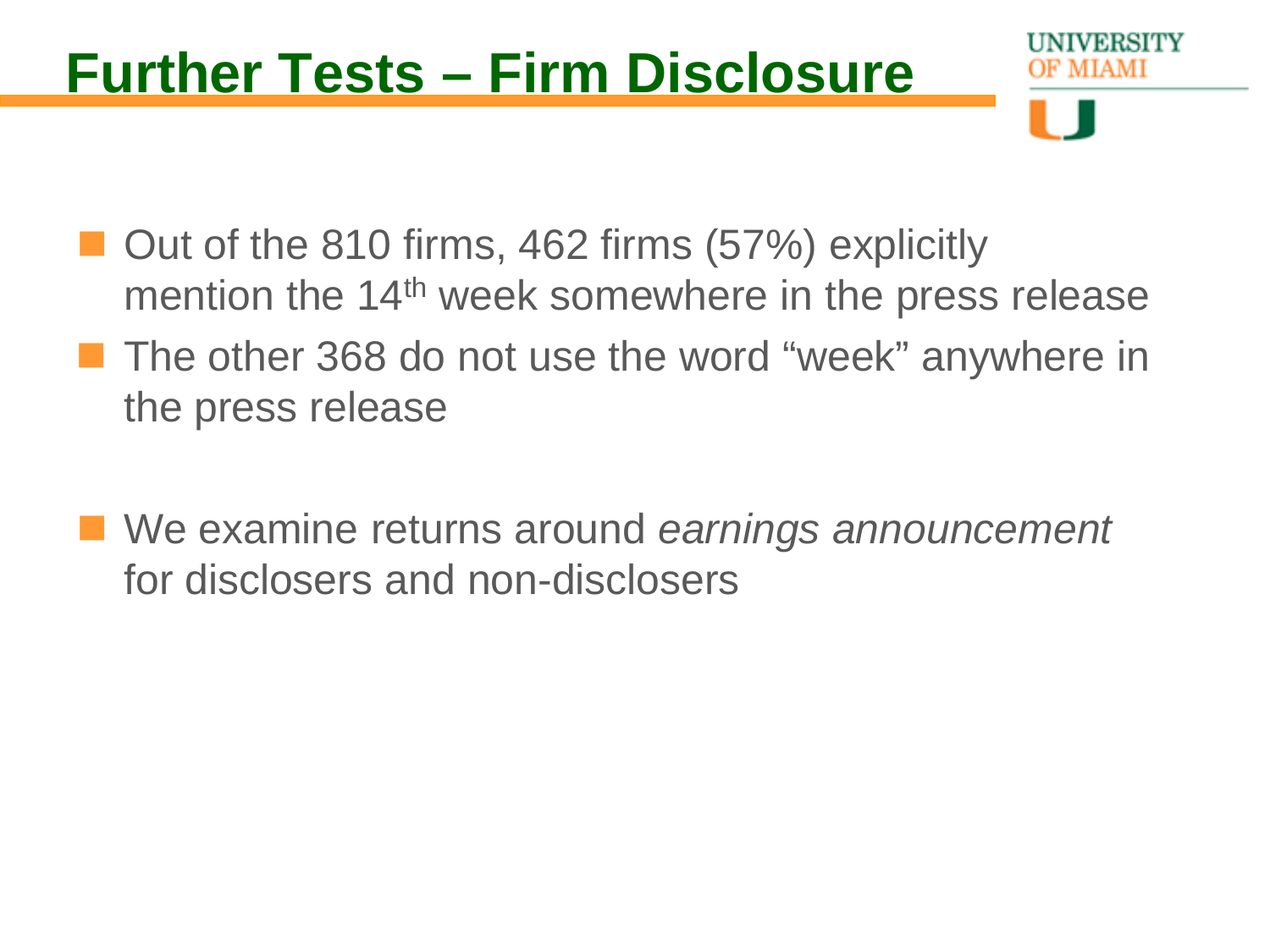- **The extra week's earnings (1/13 of SRW)** seem to be "priced" for the non-disclosers at the earnings announcement
- **Announcement period returns not positive for** disclosers at the announcement
- Some evidence that investors are more likely to (mis)price non-disclosers' extra (predictable) earnings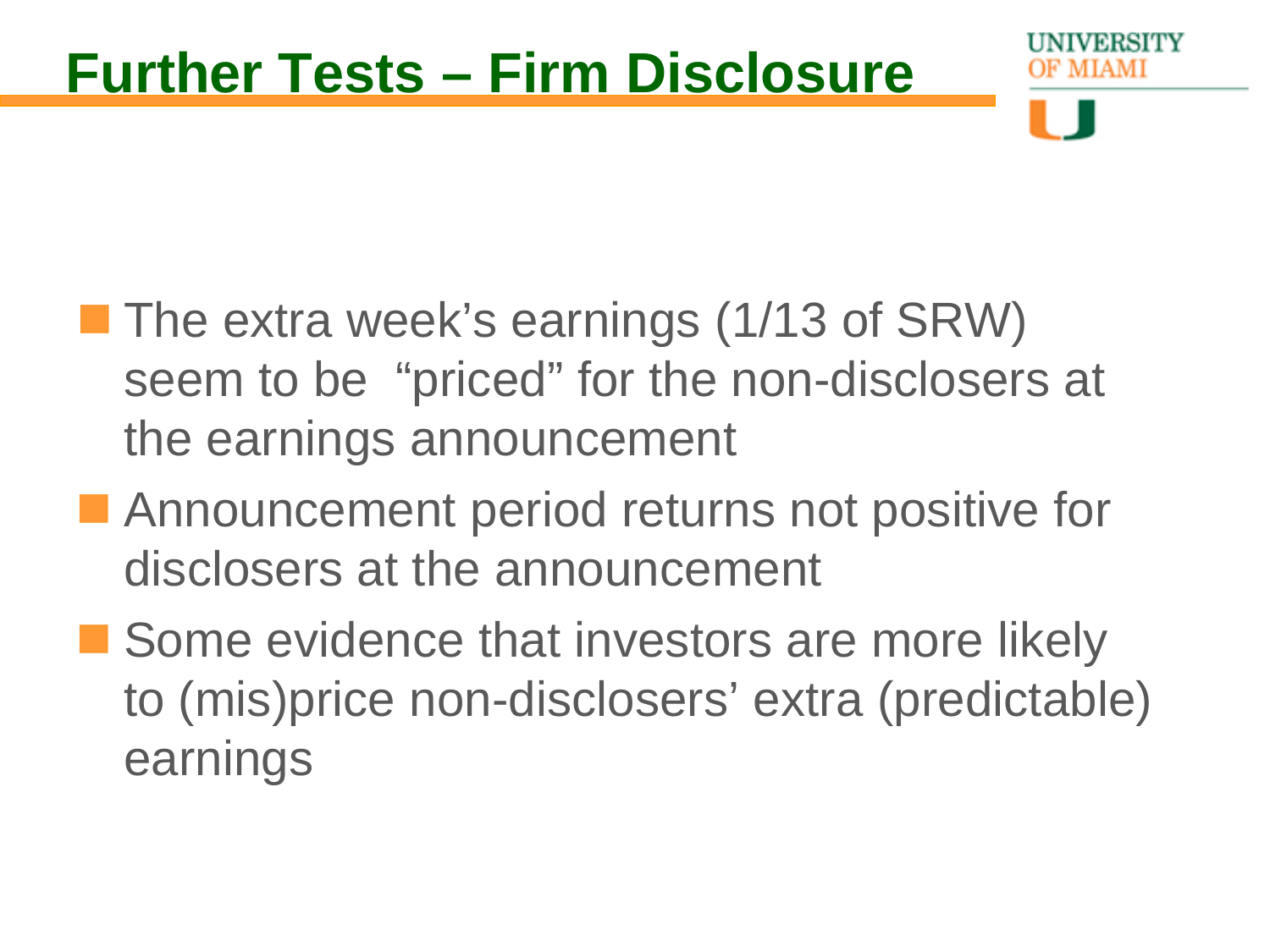14-week quarters happen only once in 5-6 years

- Investors and analysts seem not to pay too much attention
	- Only 26% of analyst reports in sample mention the extra week
	- Investors seem overjoyed by the additional revenues and earnings
- Seems to be no formal "rule" related to inclusion and disclosure of the extra week
	- Disclosure varies substantially across firms